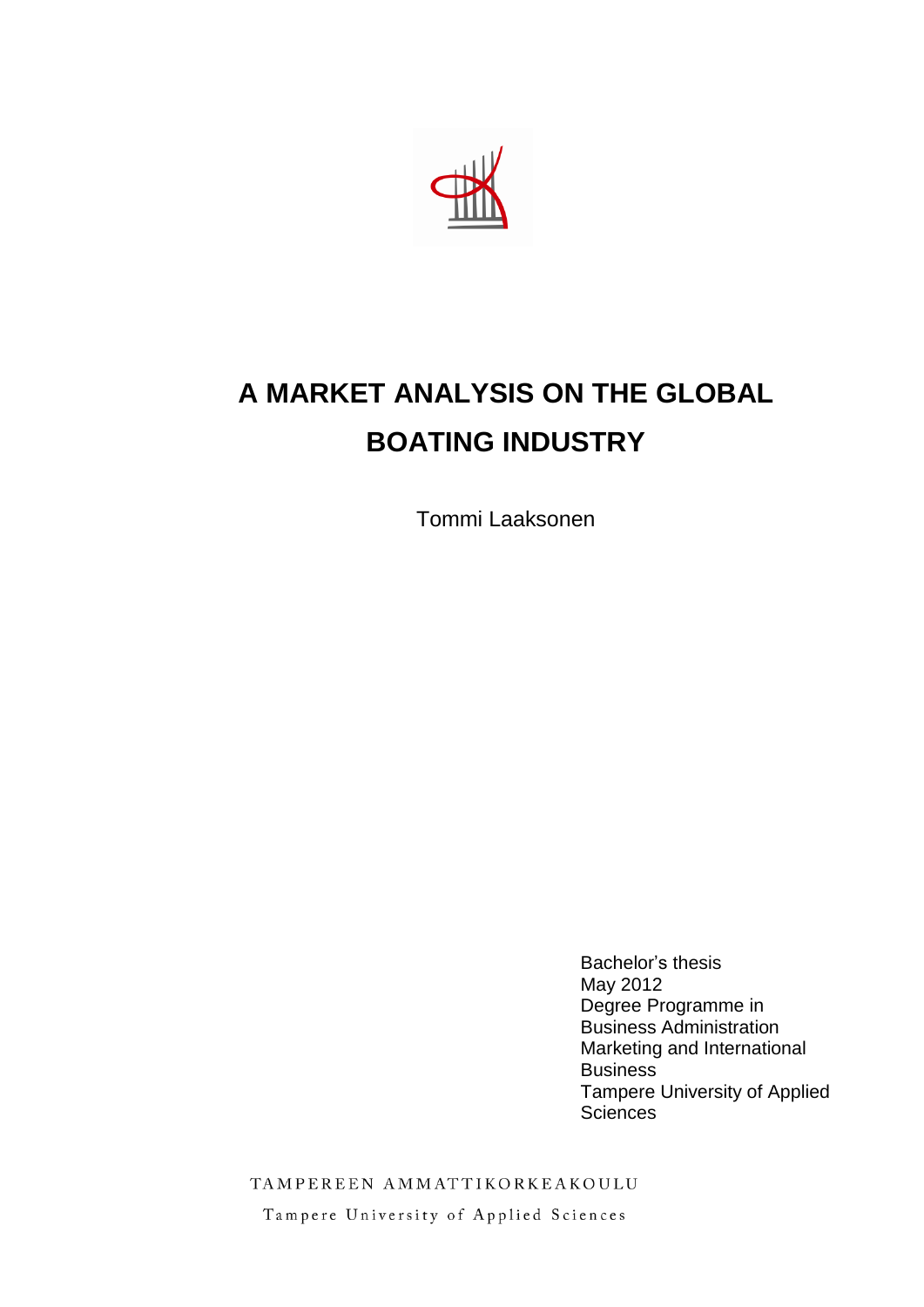#### **ABSTRACT**

Tampereen ammattikorkeakoulu Tampere University of Applied Sciences Degree Programme in Business Administration Marketing and International Business

LAAKSONEN, TOMMI: A Market Analysis on the Global Boating Industry

Bachelor's thesis 36 pages, appendixes 2 pages May 2012

The purpose of this market analysis was to gather information for Pilkington Automotive concerning the 23 countries which represent the majority of the world's boating industry. The objective was to help Pilkington to improve their boat glass sales in the future. This kind of marketing research has not been conducted for Pilkington before so there was a need for it.

The research problem was: what is the current situation of the boating industry (23 biggest producers) and how will the markets develop in the future. The information was gathered by email from the 23 major boat manufacturing countries and manufacturers' internet pages.

Boating industry suffered due to the latest recession and many small companies were forced to go bankrupt or were acquired by bigger companies. The worst times are over and boating industry has been rising during the past few years. However it is impossible to forecast what the situation will be in 10 or 15 years.

Based on the data collected via e-mail questionnaire The United States is the biggest manufacturer by far and it produces more boats than the other 22 countries combined that are involved in this research. Moreover over a half of the employees in the boating industry come from the United States. Finland is a very significant country in boating industry. In terms of domestic boat building Finland is one of the biggest among 23 most important countries.

Key words: boating industry, market research, company, manufacturer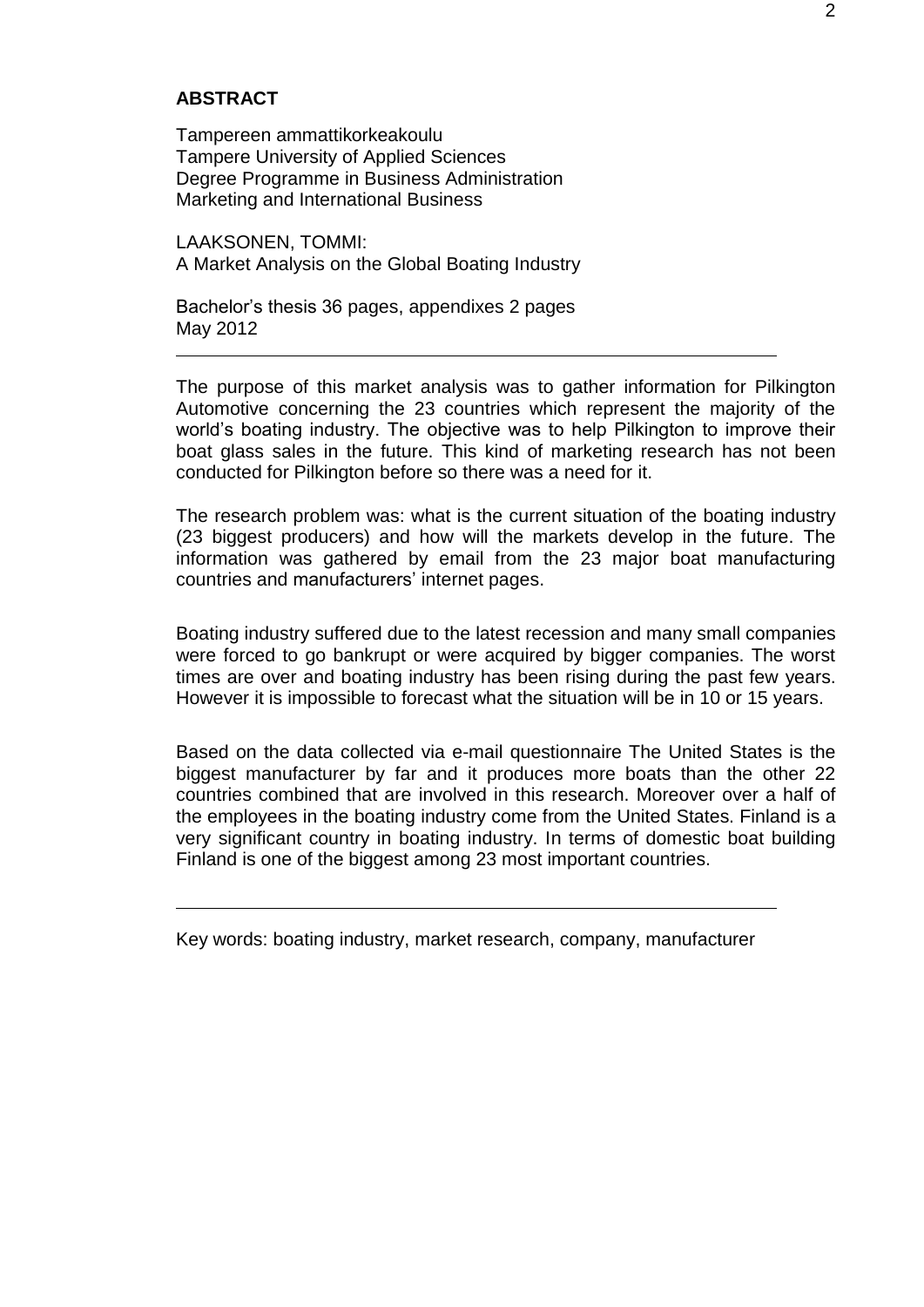# **TIIVISTELMÄ**

Tampereen Ammattikorkeakoulu Liiketalouden koulutusohjelma Markkinoinnin ja kansainvälisen kaupan suuntautumisvaihtoehto

LAAKSONEN, TOMMI: Markkina-analyysi globaaleista venemarkkinoista

Opinnäytetyö 36 sivua, josta liitteitä 2 sivua Toukokuu 2012

Tämän markkina-analyysin tarkoituksena on hankkia Pilkington Automotivelle lisätietoa kansainvälisistä venemarkkinoista 23 maailman suurimman veneenvalmistajamaan osalta. Työn tavoitteena on auttaa Pilkingtonia kehittämään omaa veneenlasimyyntiään. Pilkingtonille ei ole ennen tehty samanlaista markkinatutkimusta, joten sille oli tarve. Tutkimusongelmana oli : Millainen on venemarkkinoiden nykytila, sekä sen ennustettu kehitys lähivuosina.

Opinnäytetyö on käytännön kehittämistehtävänä suoritettu markkina-analyysi, jossa materiaali kerättiin 23 maailman suurimman venevalmistajamaan yhteyshenkilöille lähettämien sähköpostien avulla, sekä näiden maiden tärkeimpien veneenvalmistajien kotisivuilta.

Veneteollisuus kärsi viimeisestä lamasta ja moni pieni venealan yritys oli pakotettu menemään konkurssiin tai ne ostettiin isompien yritysten toimesta. Pahin aika on nyt ohi ja veneteollisuus näyttää kääntyneen nousuun viimeisten parin vuoden aikana. On kuitenkin mahdotonta sanoa, mihin suuntaan veneteollisuus tulee kehittymään 10 tai 15 vuoden kuluttua.

Valmistajamaista Yhdysvallat on ylivoimaisesti suurin ja se tuottaa enemmän veneitä, kuin 22 muuta maata, jotka ovat tutkimuksessa mukana. Myös noin puolet tutkimuksen mukana olleiden maiden veneteollisuudessa työskentelevistä tulee Yhdysvalloista. Suomi on veneteollisuudessa merkittävä maa. Suomessa valmistetaan kappalemääräisesti paljon veneitä verrattuna moneen muuhun tutkimusessa mukana olevaan maahan.

Asiasanat: veneteollisuus, markkinatutkimus, yritys, valmistajamaa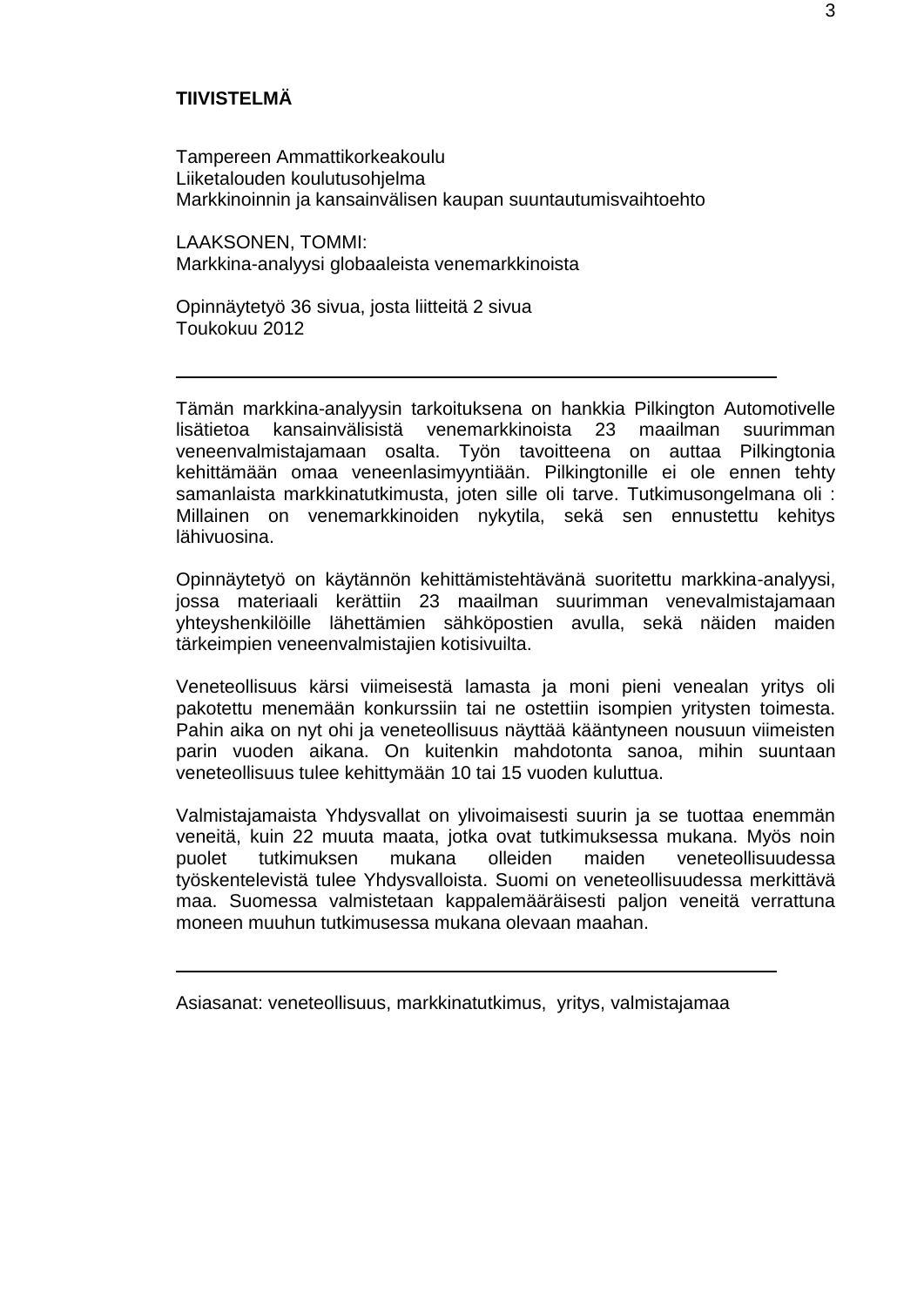# **Contents**

| 34 |
|----|
|    |
|    |
|    |
|    |
|    |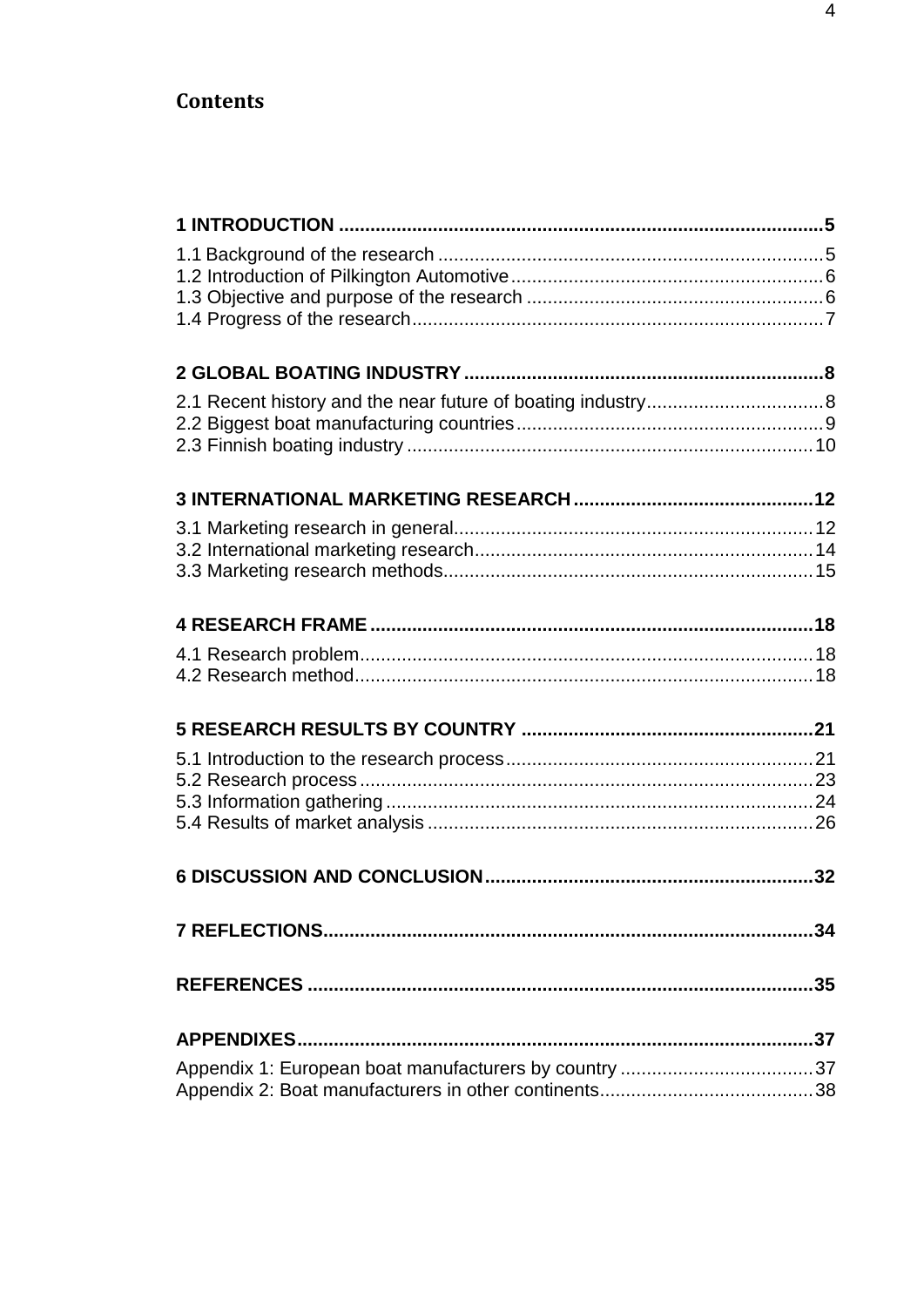#### <span id="page-4-0"></span>**1 INTRODUCTION**

.

# <span id="page-4-1"></span>**1.1 Background of the research**

Boating industry suffered because of the recession but it has been getting better at the same pace with the world's economic situation. Boating business in Finland is relatively big for a small country. There are also a number of companies working as sub-suppliers for boating industry in Finland. One of these companies is Pilkington Ltd. which is a major manufacturer of boat glass even globally.

Boat glass business is a relatively small part of Pilkington's business and the company wanted to gain more information about the current situation of the global boating industry and the major operators in it. They wanted to have more opportunities in the boat glass business and that is why they needed more information. This kind of research has never been done before to the company and that is why they felt it would give them valuable information.

Personally this is an interesting subject for me. I have always been interested in boats and while doing this research I got to know a lot more about the industry and the main operators in it. I have also worked in Pilkington and it was a natural choice for me to make this research for them. The sales manager of Pilkington suggested me the idea of doing boating industry market research and I accepted to do it.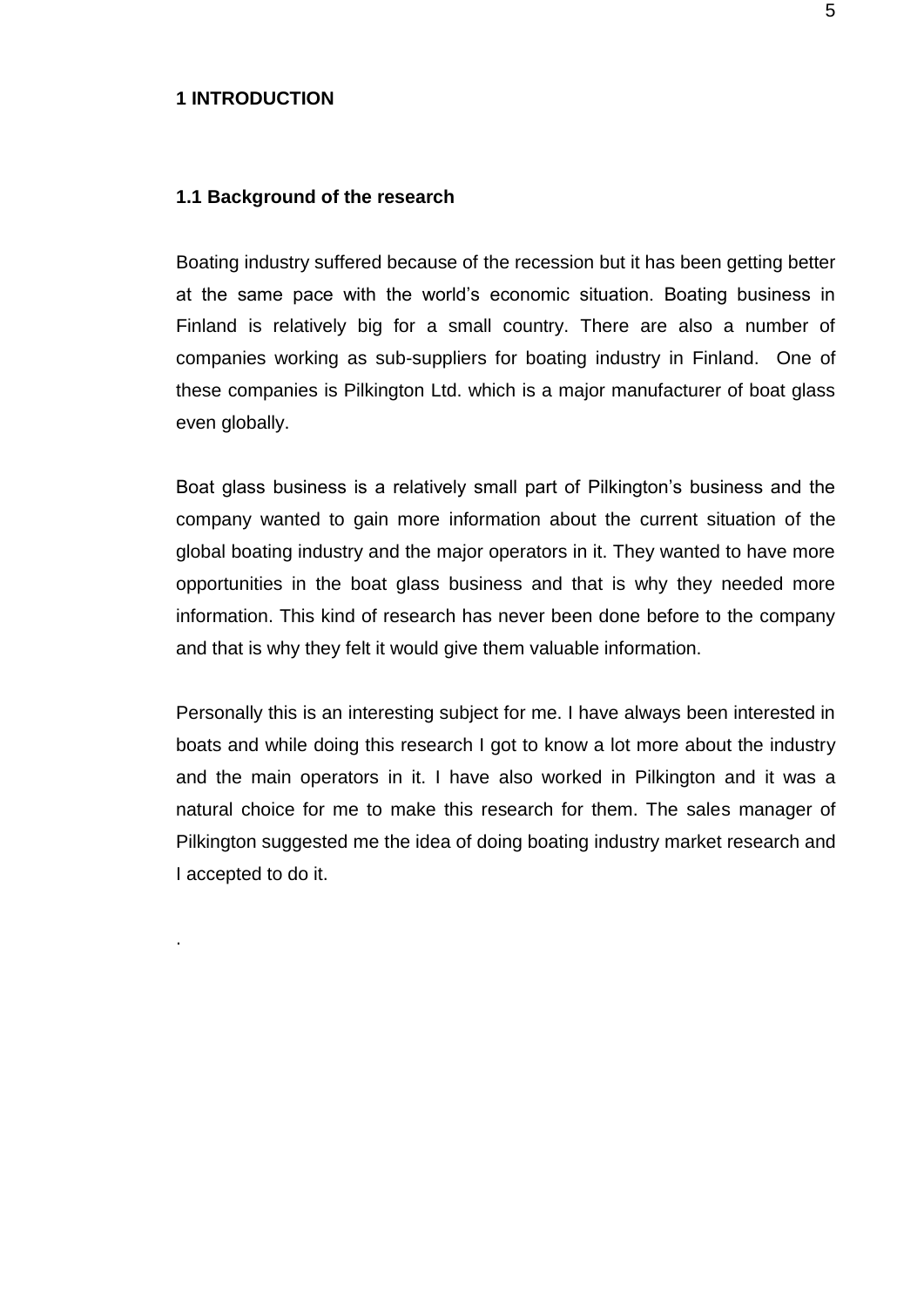### <span id="page-5-0"></span>**1.2 Introduction of Pilkington Automotive**

Pilkington was established in 1826 and 1849 it was converted to private company called Pilkington Brothers. In the year 1959 Pilkington invented float process that revolutionized glass manufacturing industry. Pilkington listed on London stock exchange in 1970. (Roycroft, 2010.)

A company called NSG acquired all outstanding equity of Pilkington in 2006 and took control of the operations. Today NSG group is a global leader of glass manufacturing for automotive and building products with net sales worth about 5 billion euros. It has operations in 29 countries and sales approximately in 130 countries. NSG also offers permanent positions for approximately 28500 employees worldwide. Group's vision is "making a difference to our world through glass technology" (Roycroft, 2010.)

NSG group's strengths are the successful integration with Pilkington that created a leading glass manufacturer and improved competitiveness. Reputation for manufacturing great quality products can also be listed as one of the strengths that the company has. (Roycroft, 2010.)

NSG group's automotive business also known as Pilkington Automotive supplies products to all major automotive vehicle manufacturers around the world. Pilkington Automotive has fabrication facilities in 31 sites in 16 countries including three in Finland. (Roycroft, 2010.)

# <span id="page-5-1"></span>**1.3 Objective and purpose of the research**

The objective of this research is to improve the sales of boat glasses Pilkington will sell in the future. This research will give Pilkington the opportunity to get to know new potential customers operating in the global boating industry. Boat glass business is still relatively small part of Pilkington's business and the goal is to improve in that field of business.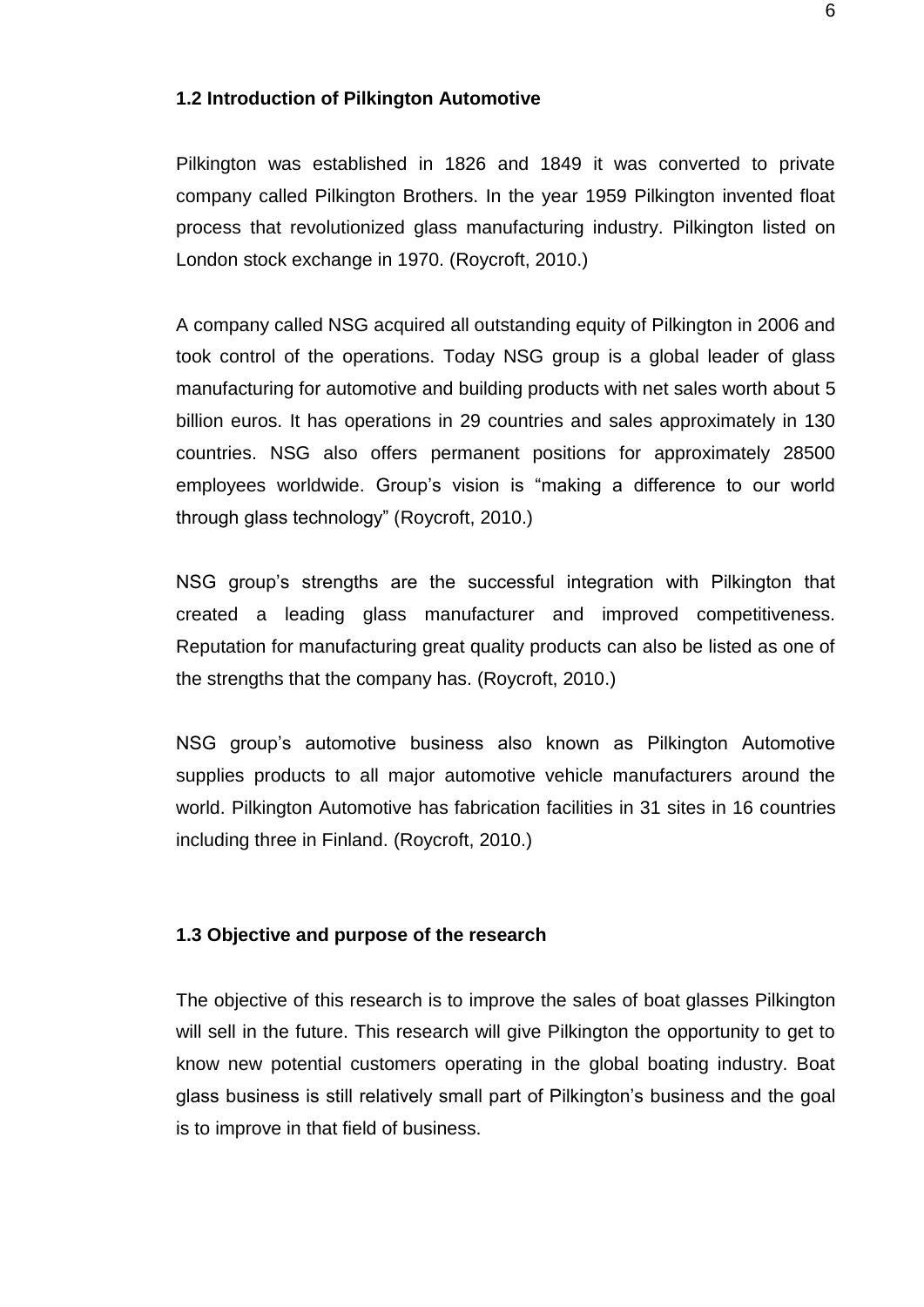The purpose of this research is to find out the biggest boat manufacturers in 23 major countries operating in the global field of boating markets. I will also discuss the manufacturing capacities of the countries.

## <span id="page-6-0"></span>**1.4 Progress of the research**

Chapter two includes information about the recent history and the near future of the boating industry. I also discuss about the biggest boat manufacturing countries and what has been the situation in Finland in recent years.

Chapter tree three is about the international marketing research. This chapter includes the process of the marketing research and the differences between qualitative and quantitative research and collecting the information. The aspects of conducting the international marketing research and its problems are also discussed.

Chapter four is the research frame. This chapter introduces the methods I used for collecting the information. This chapter also includes my research problems and the research progress from the beginning to the end.

Chapter five presents the results of the research and includes charts about the different matters in different countries boating industries. Local boat productions and employees in boating industries are mentioned for example.

Chapter six is the conclusion and discussion part and chapter seven is reflections.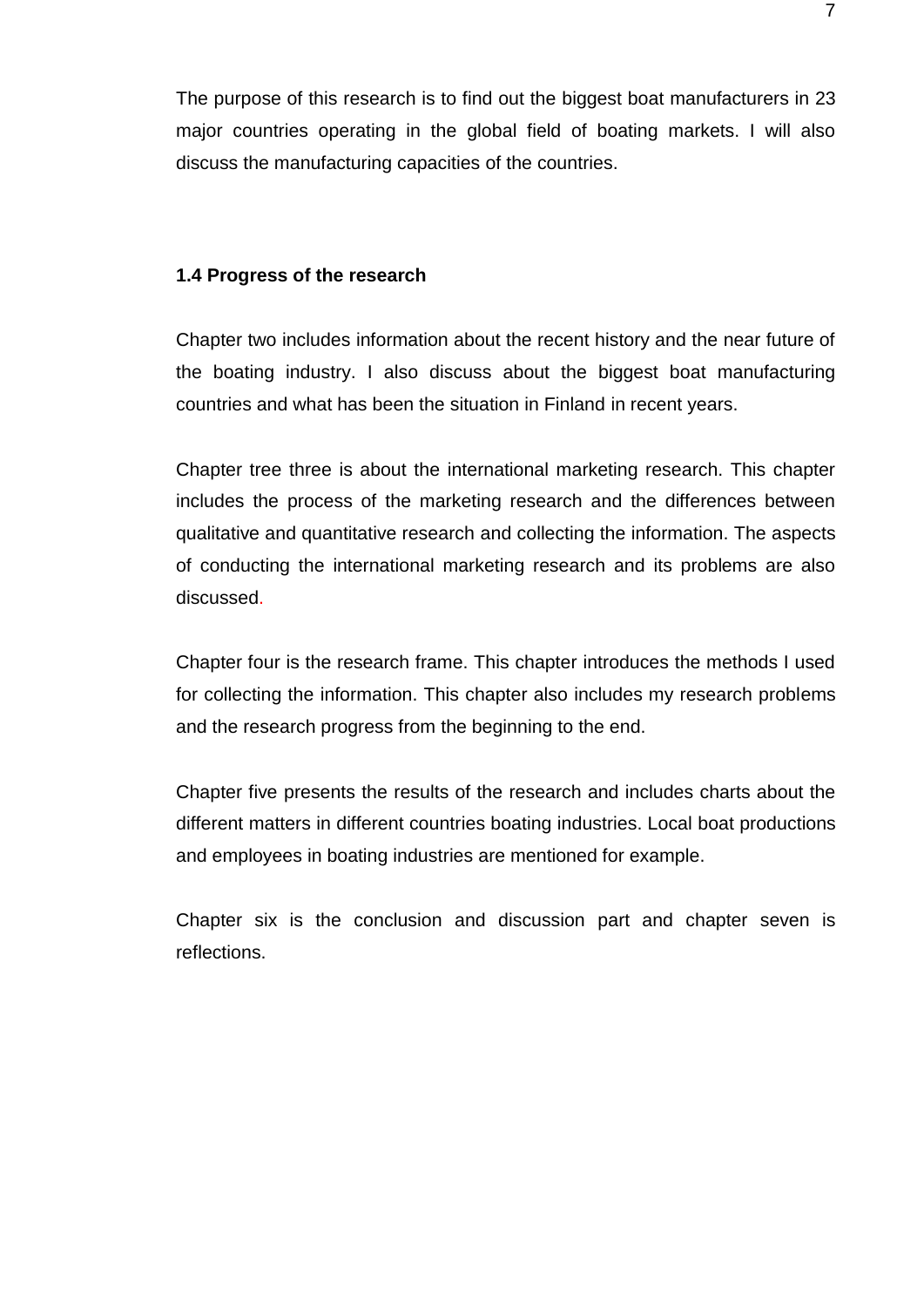#### <span id="page-7-0"></span>**2 GLOBAL BOATING INDUSTRY**

#### <span id="page-7-1"></span>**2.1 Recent history and the near future of boating industry**

According to the Global Recreational Boating Industry Analysis and Forecast 2010-2015 by Lucintel the value of global recreational boat market shipment was \$18,21 billion in the year 2009 and is expected to grow to \$27,8 billion by 2015 with a compound annual growth rate of 8,9% over the next five years (2010-2015). The growth is expected to be biggest in Europe and Asia Pacific region (Global recreational boating…2010).

Boat market in Europe was having its highest relative growth in the years 2004- 2009 just before the recession when the demand for European large size boats was high. Then hit the worldwide economic crisis and boating industry suffered like almost all other industries. In 2009 the boat market was down in every continent due to the global recession. European countries faced the biggest troubles during the recession as the rest of the world did not suffer as much as Europe. Poland is just one example. According to the Polish boating industry report 2010 it was estimated that there was even as big as 50% decline in production in Poland. The ability to manufacture 22 000 boats declined to as low as 10 000. In these hard times of crisis many companies were forced to reduce their employment up to 70%. Some companies were even forced to go bankrupt or were sold to the competitors. That happened to i.e. Norwegian Askeladden (bankruptcy, now is rebuilt by the new owner), German Dehler (bought by Hanse Yachts) or French Dufour and Grand Soleil (merged with Bavaria). (Nietupski, 2010.)

As the world was slowly beginning to recover from the recession the boating industry started to recover as well. The Polish boating industry report says that due to many reports there are signs that the global boating industry is growing but slowly. (Nietupski, 2010.) The International Council of Marine Industry Associations (ICOMIA) is more skeptical about the growth. Arlene Sloan writes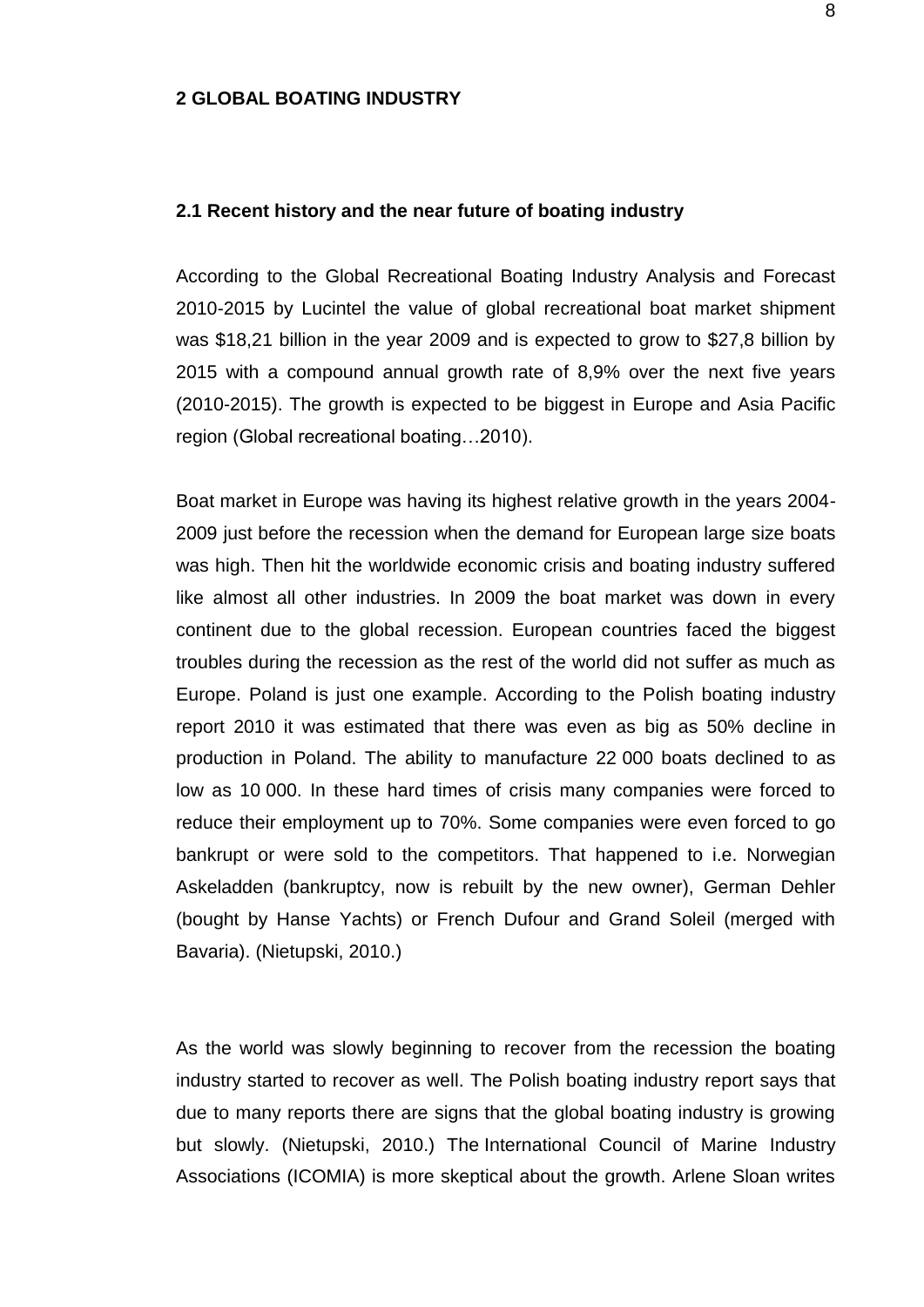in ICOMIA boating industry statistics 2010 "Despite some signs of recovery, consumer confidence remains elusive". (Sloan 2011, 1) There are some obvious reasons that have an inevitable influence on consumer confidence on boat buying. The spreading debt crisis in Southern Europe and the credit downgrades in America just to name a few. (Kleinitz, 2012.)

In the year 2010 the statistics of boating industry remained elusive especially with relation to smaller manufacturers as they were not able or did not want to provide solid sales data (especially when the news might have been negative). Available data came mainly from the largest companies and the ones listed in public (ICOMIA boating industry…2011).

According to ICOMIA's market overview from the June of 2011 there are indications that the industry is going to right direction. Many marine companies have healed since the onset of the last financial crisis and have adapted their operations well to the changing markets. On the other hand it is inevitable that some businesses will go bankrupt and some merge with each other. As the operating environment gets even tougher the bigger companies will be running over the weakest smaller ones. Depending on the segment the market is 25- 30% smaller than it was four years ago. The leaders in the industry are gaining a larger part of the business. Unfortunately at the expense of smaller ones. (Kleinitz, 2012.)

### <span id="page-8-0"></span>**2.2 Biggest boat manufacturing countries**

In terms of domestic boat building United States of America is the biggest boat building country in the world by far. North American boat market has always been bigger than the market in Europe but Europe exceeded North American market in dollar value for the first time in 2010.

In the year 2010 there was 517 630 boats built in the USA only and the next biggest manufacturing country was France with 24 739 units built mainly because of the big brand Groupe Beneteau which is one of the largest boat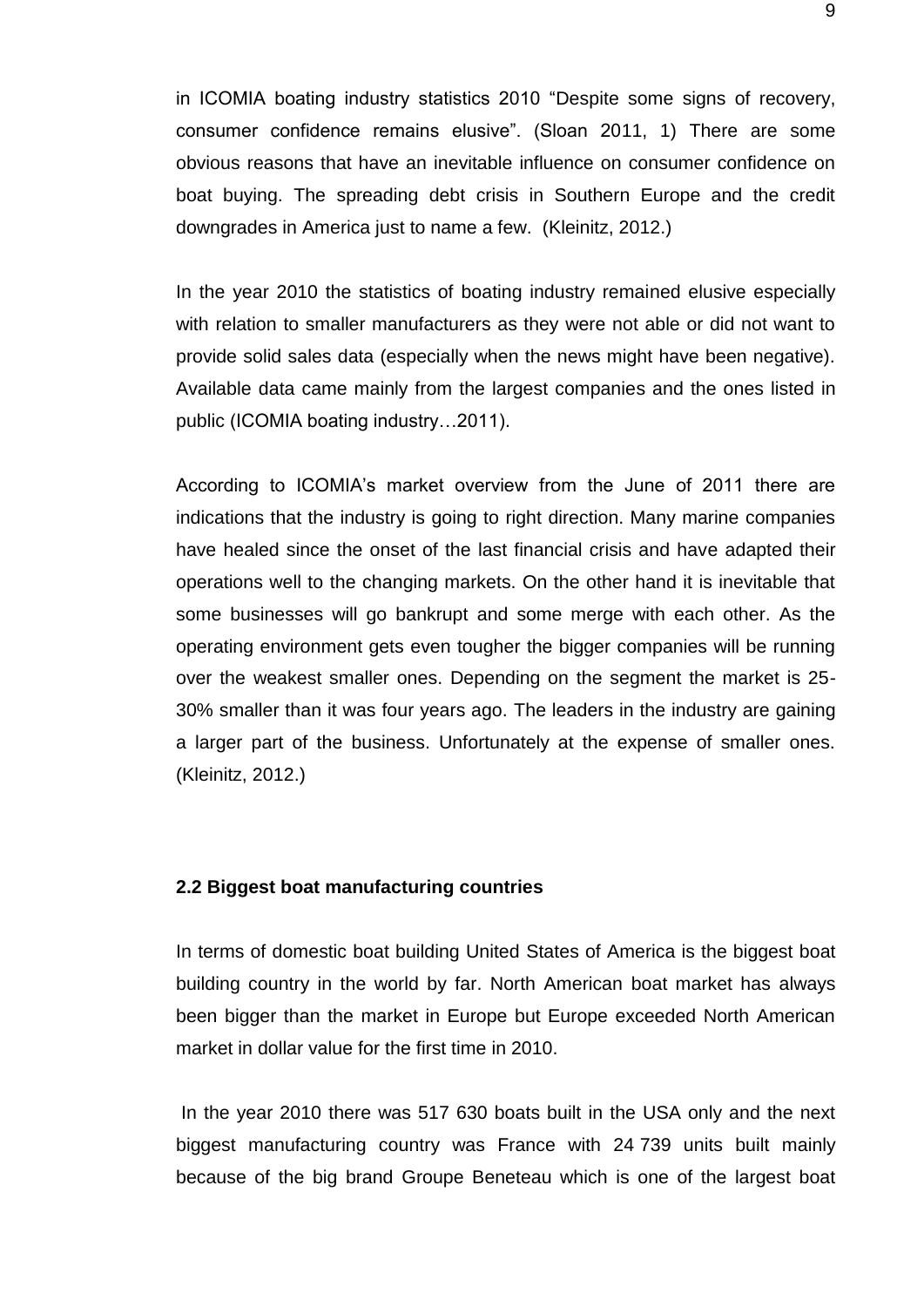manufacturing companies in the world. After those two biggest the next on the list are Poland with 16 610 units and Italy with 12 010 units. Italy has also two of the biggest companies in the world. Azimut-Benetti owns numerous boat brands and is the world leader in private luxury boating. Ferretti Group is also a major and very important yacht building company from Italy. (Kleinitz, 2012.)

When observing the total turnover of boating industry and the number of companies around the world USA still remains the biggest with the turnover of 68,741.87 million euros and 1125 boat builders. Next biggest in turnover is United Kingdom with 3,543.30 million euros but relatively small amount of 380 boat builders. Italy and France complete the top four with the turnovers worth 3,336.00 and 2,950.50 million euros. Those two on the other hand do not have as many boat builders as the next two on that list; Turkey with 450 boat builders and Australia and Germany both with 400 boat building companies. (Kleinitz 2012.)

#### <span id="page-9-0"></span>**2.3 Finnish boating industry**

Finland has its own stable place in the world of recreational boating industry. The trade was on a high level already in the year 2004 and it had been rising continuously for a few years. At that point it was commonly believed that the trade is going to reduce when approaching the year 2005 but exactly the opposite happened. In the year 2005 the sales rose first time in the history to over 100 million euros. 30 percent of the sales came from imported boats. (Huju 2006.)

In 2006 sales kept on rising and the growth to 2005 was 14.2% and ended up to 116.9 million euros. At that point 38.5% of the boating companies announced that they will hire more employees. The percentage of Finnish boats exported was 75 % in the year 2006 and the main export countries were Sweden and Norway. (Huju, 2007.) At the end of the year 2007 the turnover kept on rising and the growth compared to year 2006 was as high as 40%. However the unit sales had not grown that much and the reason the turnover grew to 162.3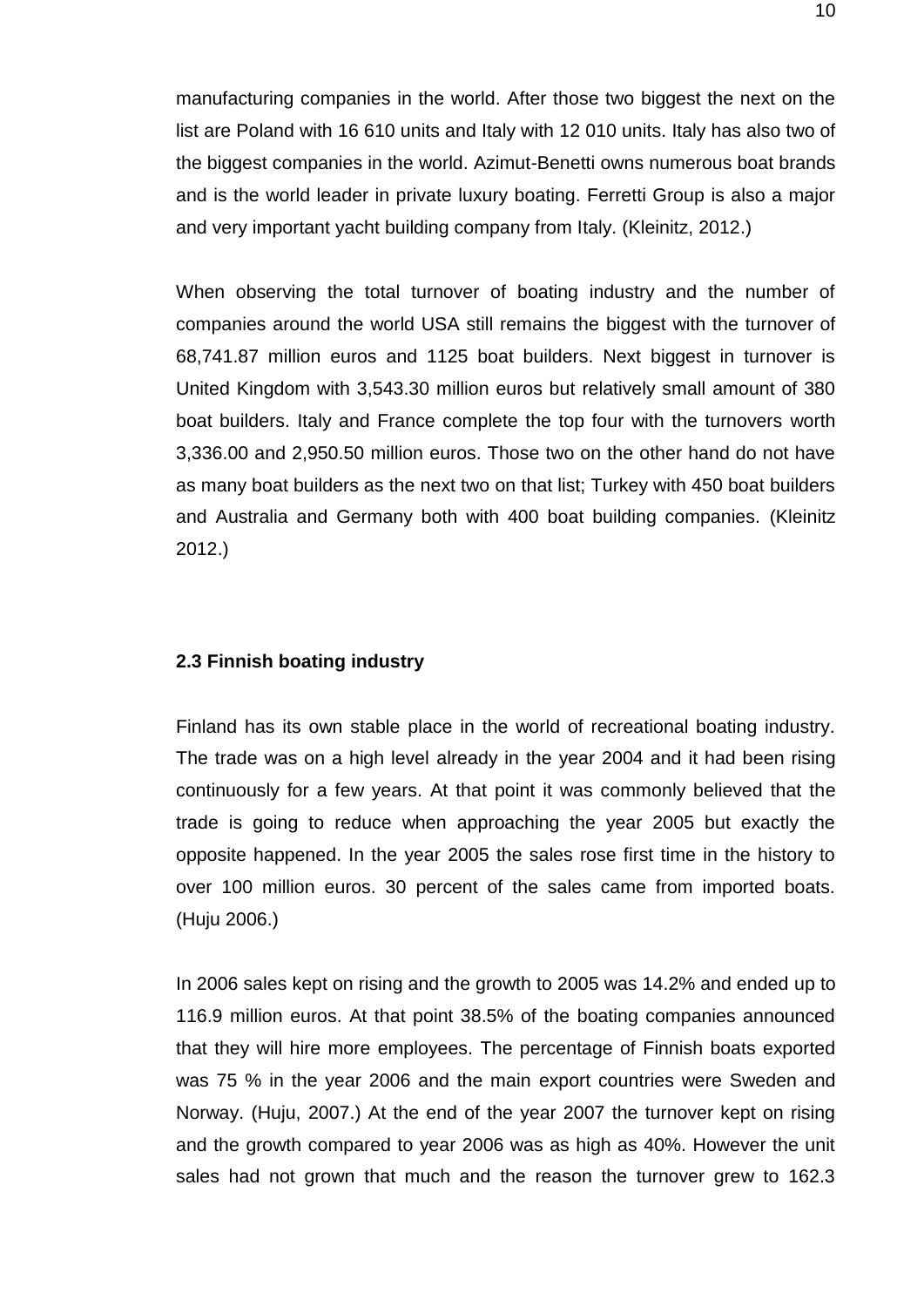million euros was customers' willingness to buy bigger and better equipped boats. One third of the companies had to hire more employees. (Huju, 2008.)

After increasing many years the sales finally calmed down in 2008 but still ended up with a slight growth of 4.1% compared to the year 2007. The recession was starting to show in the customers' confidence little by little as the unit sales reduced in almost all boat size categories. (Huju, 2009.) Year 2009 was the worst year in ages for the Finnish boating industry. Turnover was as low as 97.7 million euros and it had not been that low since 2004. The change compared to the year 2008 was devastating -47.9%. (Huju, 2010.)

In 2010 Finland was recovering from the recession as was the boating industry. The turnover rose back to 123.9 million euros and the growth was 26.8%. (Huju, 2011.)

The future in Finnish boating industry seems bright as the turnover is expected to grow still in the years to come. 13% of the companies are planning to hire more employees this year. Exports are on high level and there are no signs of any downturn in demand. (Huju 2012.)

Among these 23 countries included in this research Finland is a little bit above average in terms of domestic boat production and a little bit below average in total turnover in boating industry. In persons per boat category Finland is second with seven persons per one boat. Only country with fewer people per boat than Finland is Norway with six persons per boat. (Kleinitz, 2012.)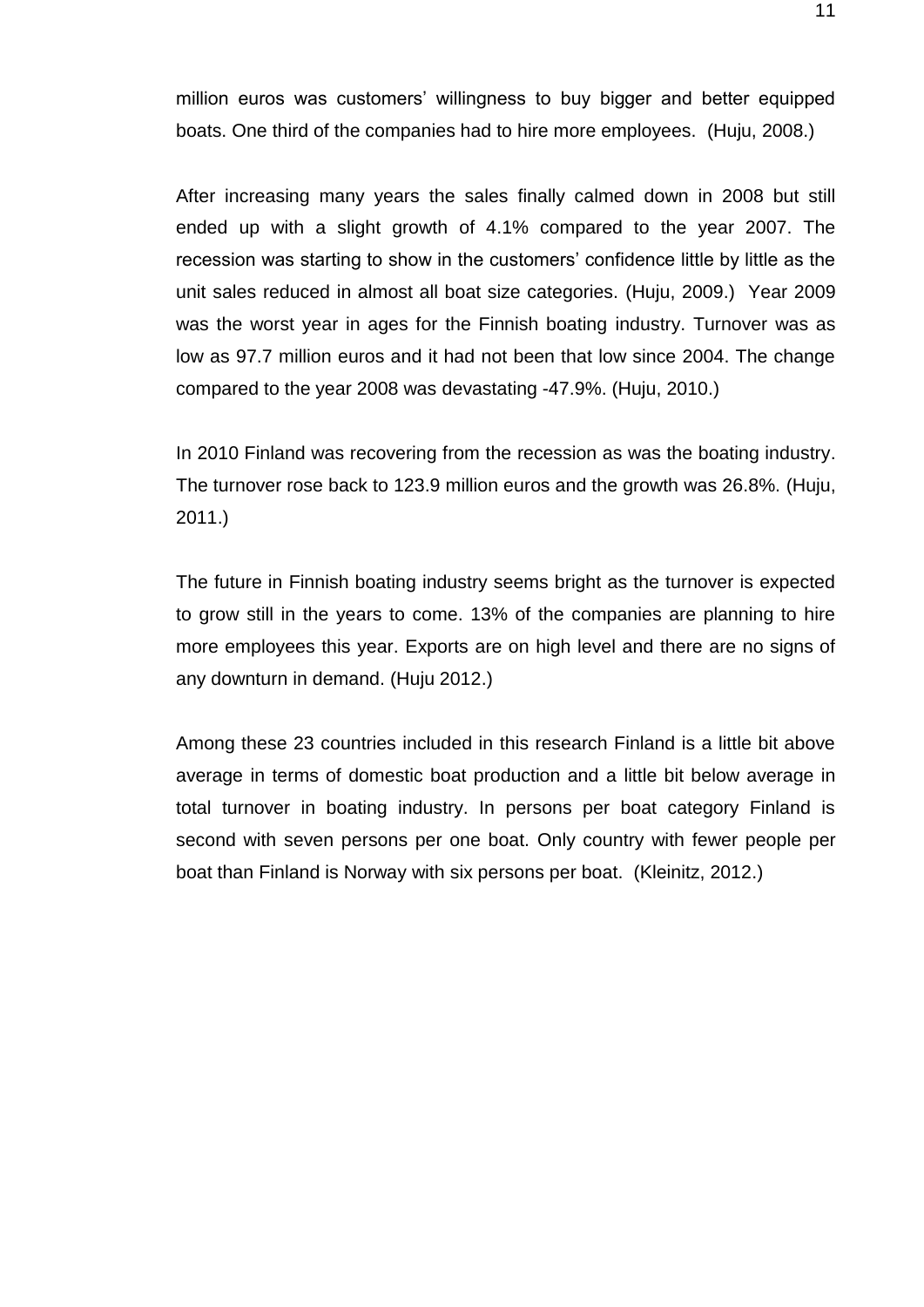#### <span id="page-11-0"></span>**3 INTERNATIONAL MARKETING RESEARCH**

#### <span id="page-11-1"></span>**3.1 Marketing research in general**

Marketing research is a tool for a marketer which combines the consumers, the customers and the audience with the marketer. When talking about marketing research it is clear that the object of the research must be markets. Market research as a term describes the part of the marketing research where one is researching the texture of the markets, operators in the markets, competition and common trends. As a term market research is commonly used as any effort to gather information about the customers and the markets. (Mäntyneva 2008, 10.) (McQuarrie 2006, ix.)

Marketing research should provide relevant, accurate and timely information. The researcher must decide what method he or she uses to gather the information. It is also necessary to think about the problem of the research. After the researcher has figured the problem out he or she is able evaluate which research data solves best those problems. (Mämtyneva, 2008, 53)

Today more and more businesses feel that they have a need for market research. Business environment is changing rapidly and it is more complex than before. Markets are for example changing character and economic situations are varying rapidly, the competition gets harder and technology is developing. Because of those reasons benefits of making effective market research can be very valuable. (McQuarrie 2006, ix.)

However the market research alone is not the key to instant success. One has to be able to use the information intelligently to gain the best possible benefits that market research has to offer. The key to the competitive edge is not only having the information but instead the correct use of it. (Shukla, 2008, 14.)

Marketing research can be seen as a process with several stages that has to be gone through in order to complete a research. (Mäntyneva 2008, 13-14.) First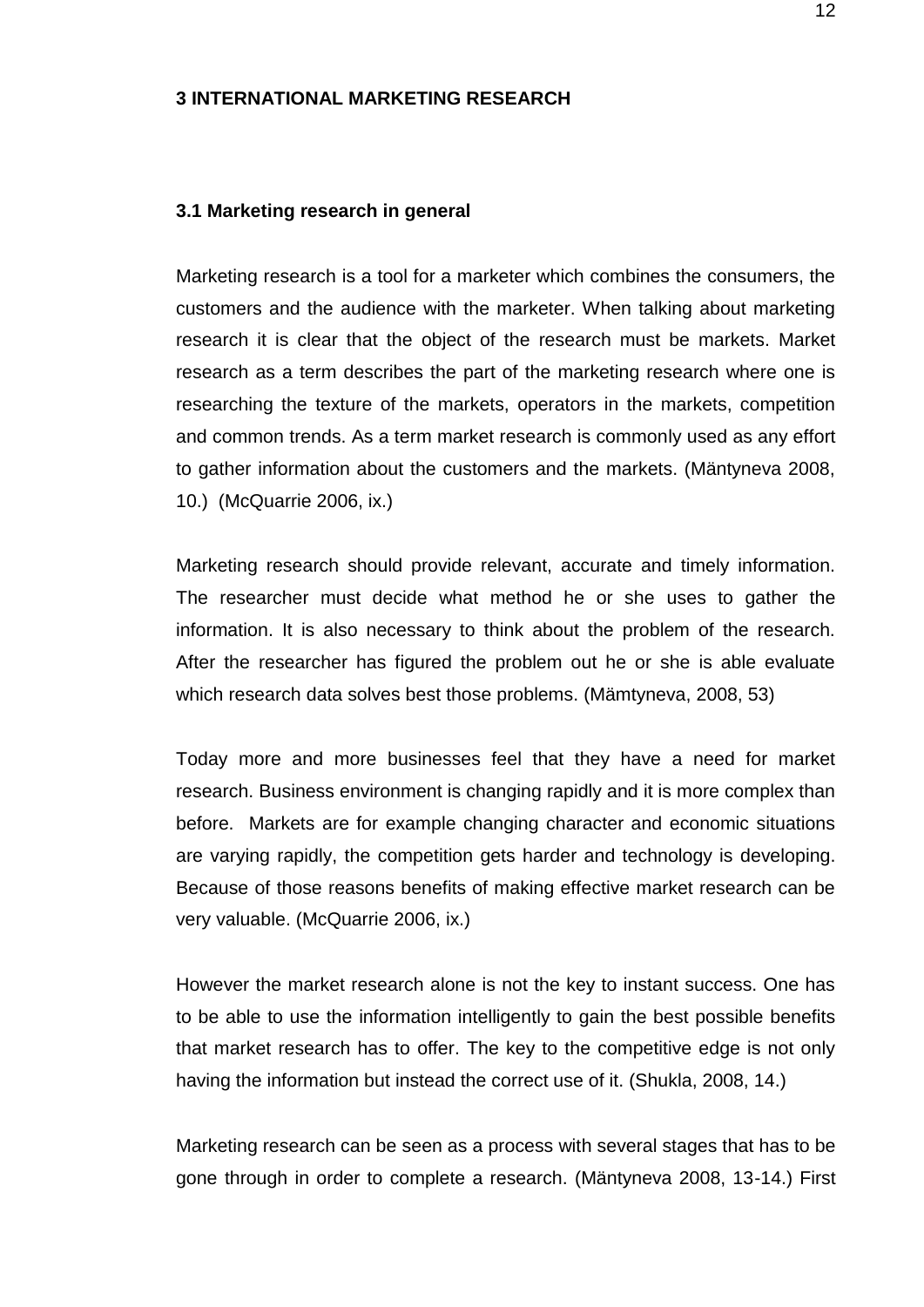stage is defining the problem. The researcher must be aware of what is going to be researched and how to limit the research topic. Next stage is to create a research plan. Plan can be relatively formal but it should be made according to the goals of the research. It helps the researcher to figure out what to do and when to do. After the plan is done the researcher has to decide how to collect the research information. This stage is usually added to the research plan. Next two stages of the research are the actual collecting of the material but before that the researcher usually creates the research form and the body of the possible interview questions. Last stages are analyzing the research and making a written research report and introducing it to the commissioner. (Mäntyneva 2008, 13-14.)

Some marketing research companies use panel research method where they keep up permanent members. The members have promised to report their information for example about their buying habits or what they are about to buy to the marketing research company. (Mäntyneva 2008, 50.) The European society for opinion and market research (ESOMAR) has created a code for a market research with the following purposes in mind. Market researcher shall follow the ethical rules. Researcher must remember to emphasize a special responsibility when seeking the opinions of children and young people. (ICC/ESOMAR, 2007.)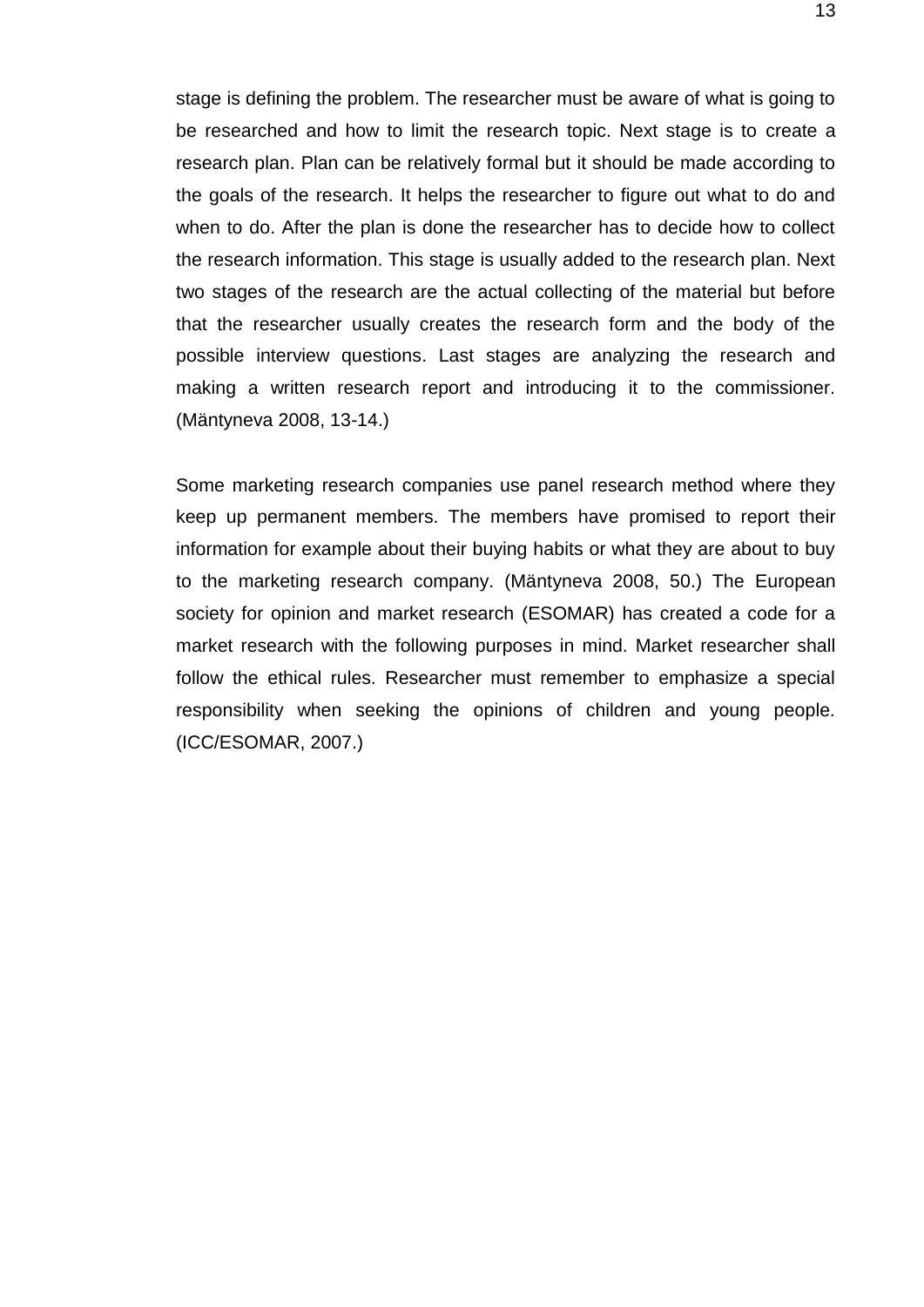#### <span id="page-13-0"></span>**3.2 International marketing research**

Conducting the international marketing research is essential for companies whose goal is to go international because of the diversity and complexity of the international environment. Decent research helps avoiding costly mistakes and lost opportunities that can occur if a company decides to go abroad. (Craig, 2005.)

A company will face considerable difficulties when collecting primary and secondary data from foreign markets. People in different countries might have different opinions of the data they consider reliable. In one country e-mail questionnaires are given a certain level of reliability but in other country the same reliability is given only to face-to-face interviews. If the international research is made for the purpose of expanding abroad, there are many points that have to be considered compared to the domestic research. For example the analysis of foreign exchange rate, political risk and financial markets are recommendable to be taken care of. International marketing research helps to become familiar with foreign environment and the operations within these environments. (Craig, 2005.)

A company will face considerable difficulties when collecting primary and secondary data from foreign markets (Craig, 2005). More and more problems in international marketing strategy are solved nowadays with using only the secondary data. In the past it was different when the collection of primary data was an essential part of marketing research. That is not the case anymore because of the enormous amounts of the secondary data available online. This trend of using secondary data is growing because the collection of primary data is much more expensive and time consuming. Evaluation of the data collected from the internet is crucial to avoid unreliable sources. Different sources might give different values. For example measurement units can be different in different countries and industrialized countries usually provide more accurate figures than developing countries. (Schmidt & Hollensen, 2006, 11.)

The basic principles of domestic and international research are basically the same. However the person conducting the international research is expected to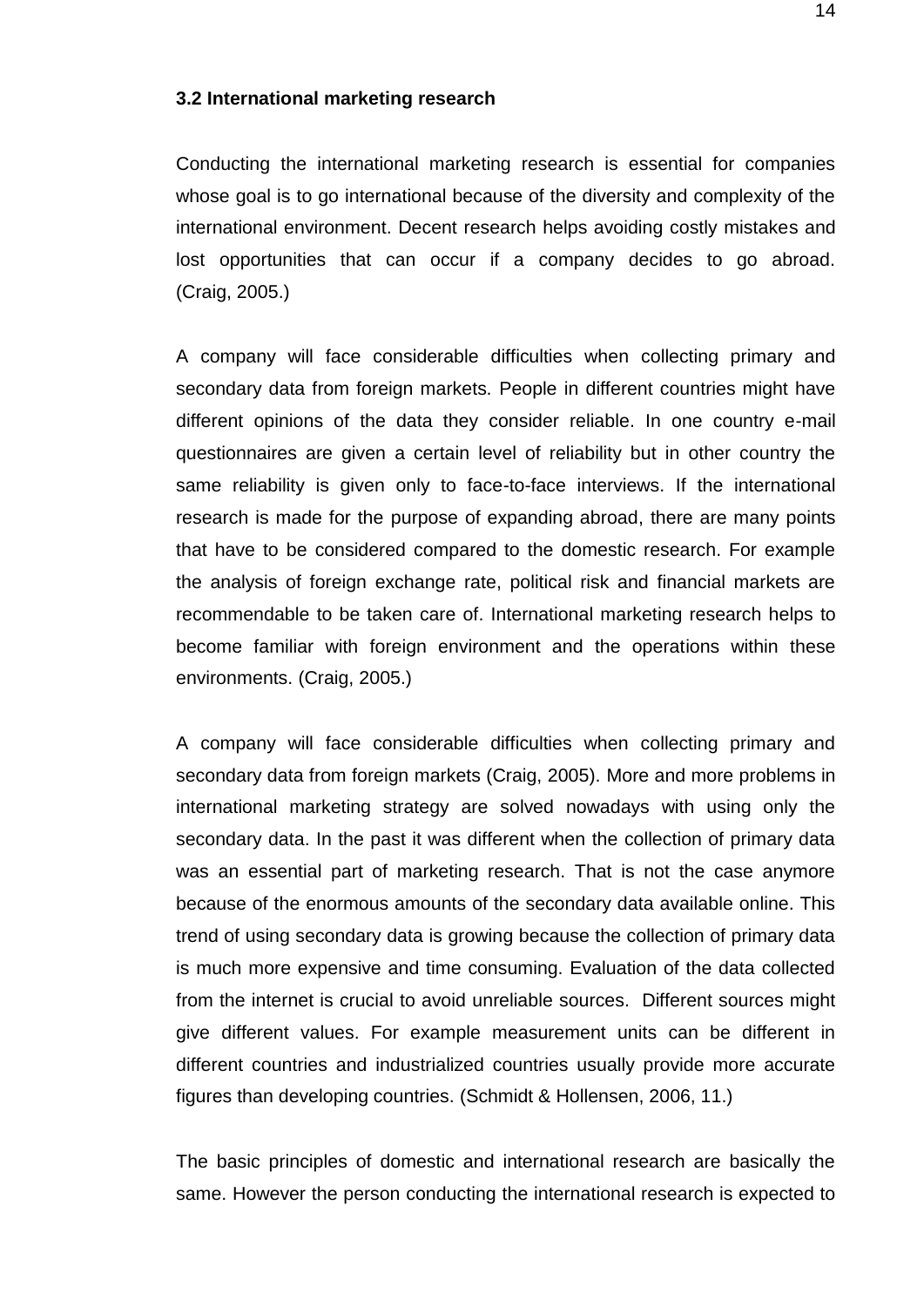face more difficulties than the person making a domestic one simply because the international researcher has to operate across national border (Craig, 2005). Other problems considering the international market research are the complexity of the international environment and in particularly the linguistic and sociocultural diversity. (Craig, 2005.)

There are two types of international marketing research. Academic research has an objective of understanding the behavior of consumers and organizations in foreign countries. Commercial research like this one has an objective of making profit to the organization by searching international market opportunities. Commercial research is concerned with collecting information to help making decisions relative to international markets. In commercial research it is essential to determine the availability of secondary data sources. Prior to the research the researcher should involve some desk research based on secondary data. The common thing in these two researchers is the academic theory they both have as a guide to research design. (Craig, 2005.)

Planning an international market research properly is essential because of the complexity of conducting the research in international markets (Craig, 2005). Some methodological issues can be faced by the cross-cultural researcher as well as legal points when conducting the research (Schmidt & Hollensen, 2006, 13). It must also be realized that because of the environmental differences the research planned to one country might not be appropriate in some other country (Schmidt & Hollensen, 2006, 13).

## <span id="page-14-0"></span>**3.3 Marketing research methods**

Marketing research can be done by desk-research or field research or combining these two. In desk research the researcher exploits already existing material as much as possible. The advantages of desk research are for example low costs and time saving. There might be some restrictions also in desk research. For example the information might be irrelevant with the problem of the research or the information might be too old. (Mäntyneva 2008, 28-30.)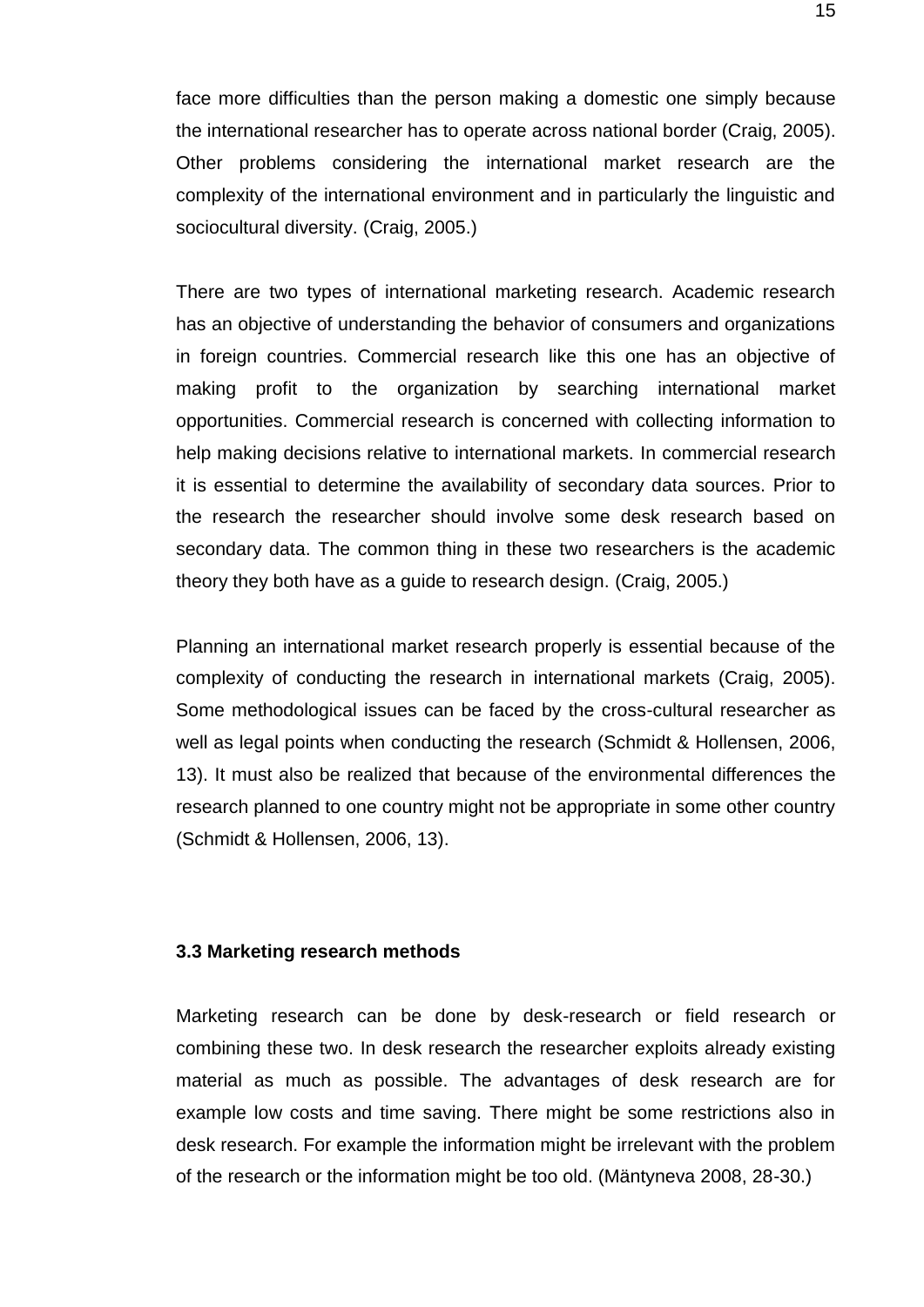In desk-research information collected consists of secondary data. Secondary data means a data that has been collected by someone else than the user. Secondary data can be either internal or external. Internal secondary data means the data which is gathered within the organization where the research is made. Internal information is usually inexpensive and can be gathered for example from the sales and pricing data of the company. Internal secondary data is used for example to define the competitive position of the company or gaining information of the company's customers. (Steppingstones, 2004.)

External secondary data is collected from the outside sources such as magazines, library sources, annual reports, general business publications and academic publications etc. Good way to start gathering external secondary data is usually a library. (Steppingstones, 2004.)

Some advantages of using secondary data are time and cost savings. Secondary data research can be completed quickly and when the data is available all the researcher has to do is locate the source. There are also some disadvantages in using secondary data (Steppingstones, 2004). One of the main problems in secondary data is its difficulty to compare the data received from different countries (Schmidt & Hollensen, 2006, 33). For example business statistics and income data might vary because of the different tax structures (Schmidt & Hollensen, 2006, 13). Sometimes the information can also be insufficient and unreliable. Secondary data can also be old and therefore may not reflect the current market situation (Steppingstones, 2004).

Field research is usually combined with the desk research when the information of the desk research is not enough to solve the research problem. Field research can be done for example as surveys, personal interviews, telephone interviews, postal questionnaires or internet questionnaires. (Mäntyneva 2008, 31-33.) Field research can be either qualitative or quantitative. Qualitative research is more profound and the persons taking part in the research are often chosen beforehand. Qualitative research aims to answer questions like why and how people act like they act. Quantitative research on the other hand aims to clarify the questions what, where and when. (Mäntyneva 2008, 31-33)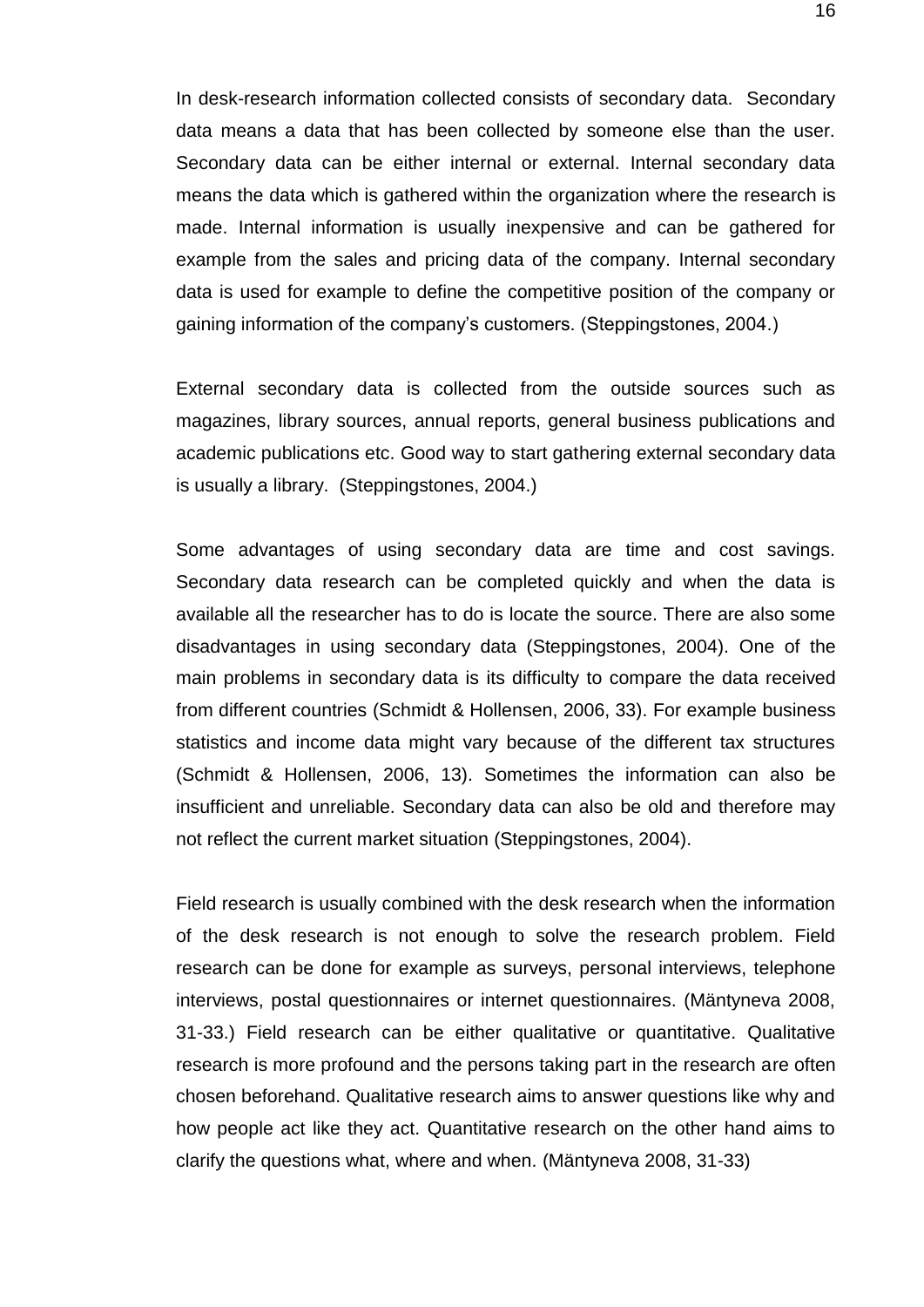In both quantitative and qualitative research it is essential to create a correct questionnaire. Researcher must remember that it is not possible to execute a good research with badly constructed questionnaire that does not concentrate on the right questions. According to Mäntyneva (2008) there are seven steps one has to remember when creating a research form. First the researcher must clarify the goal of the research. Second, he or she has to define the content of the questions. After that the researcher has to format the questions in a right way and choose the question types. Forming the questions in the right order and testing the form for possible revisions are the last parts in creating the form. (Mäntyneva, 2008, 53)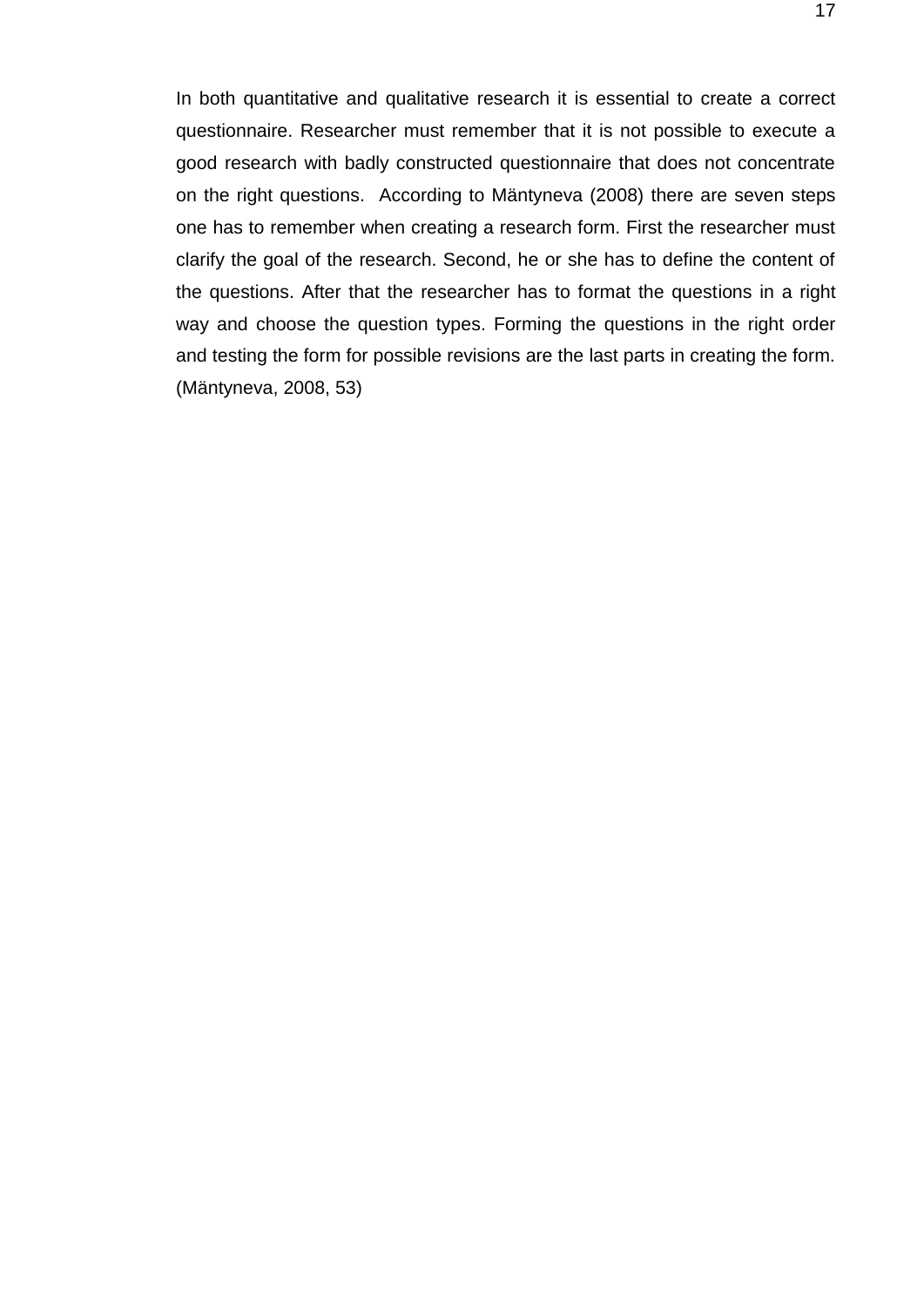#### <span id="page-17-0"></span>**4 RESEARCH FRAME**

#### <span id="page-17-1"></span>**4.1 Research problem**

Main problem that I wanted to solve in this research was:

What are the manufacturing amounts of the 23 countries that represent the majority of the boat manufacturing in the world and what is the overall situation worldwide of the boating industry.

My research questions are:

1.How will the boating industry develop in years to come?

- 2.Which are the biggest boat manufacturing countries in the world?
- 3.How many boats did the biggest manufacturing countries produce?

# <span id="page-17-2"></span>**4.2 Research method**

A market research like the one that I have done can be either qualitative or quantitative of nature. Because the nature of qualitative research is more profound than quantitative, the methods of collecting the material are different. Qualitative research seeks answers for the problems like people's opinions, feelings or attitudes that quantitative research cannot answer. (Mäntyneva 2008, 69.)

In this case a research combining quantitative and qualitative features was used. The research method chosen was a case study. In case study one target is chosen for inspection to search deeper information that offers as complete understanding as possible. Case study is a form of qualitative research because it looks intensively to certain participant (in this case boat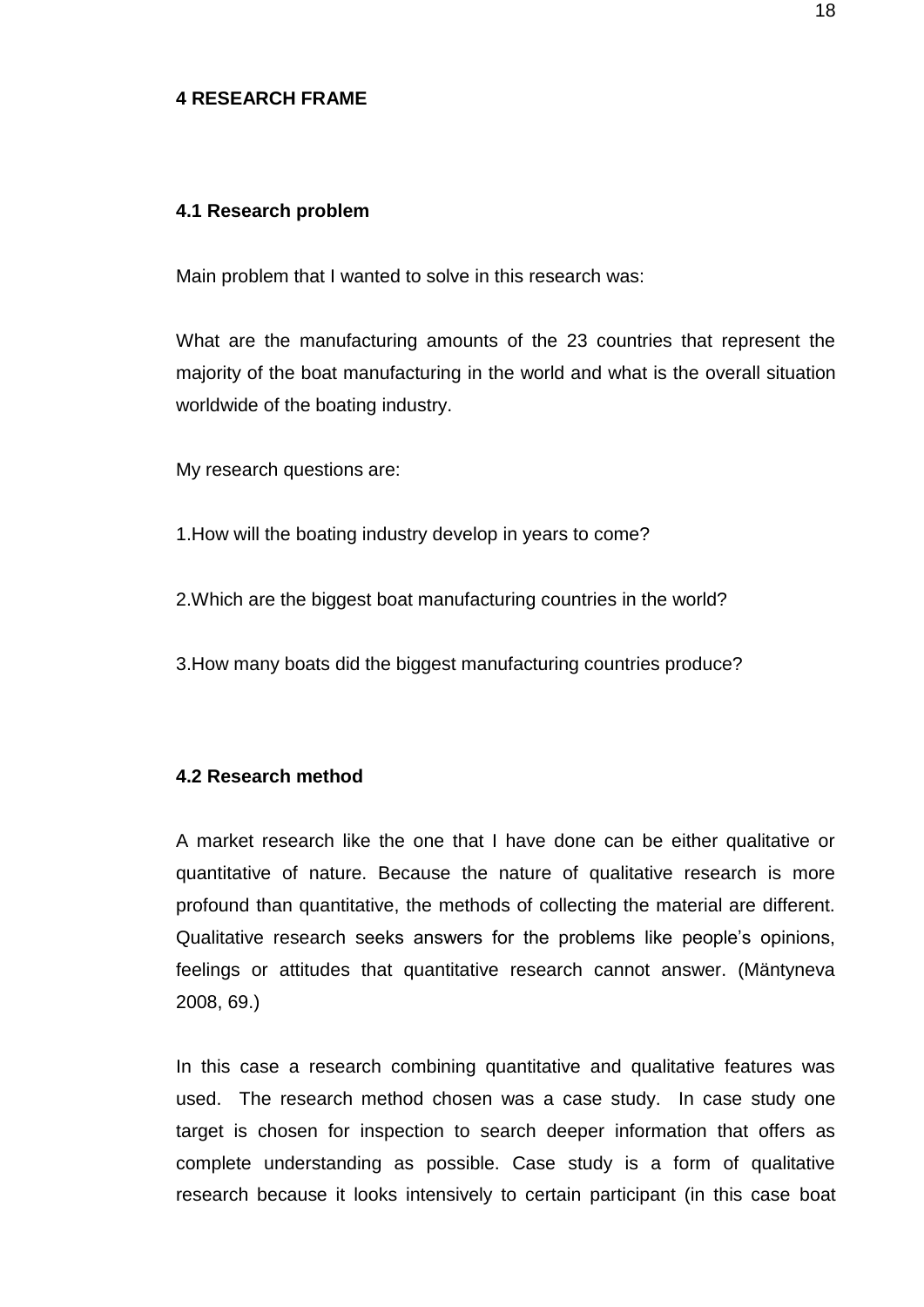manufacturing countries) where the deeper information is wanted. I used case study because I wanted to learn details about the specific countries I chose to investigate in this research. (Case study…, 2012)

There are several different options for collecting the information for marketing research. The main thing in choosing how to collect the information is to be aware of the research problem and what will the researcher want to find out. Reaching the target group can set limits when collecting the information. (Mäntyneva 2008, 47.)

The traditional way of collecting information for case study is either a structured interview with individuals and reading documentation related to the case. Nowadays even more and more case studies are made via internet because of the enormous savings in travelling and time. Usually they are made by sending questionnaires via electronic mail. (Chadwick, D.W.) These are all methods that I used for my research.

Collecting the information for quantitative research can be executed by making a survey what is commonly used method for representing the opinions of big target groups. Information collected from survey can also be used as a pre research for more accurate researches in the future. (Mäntyneva 2008, 48.)

In mail surveys the researcher posts the question form to the target group and usually adds a return envelope and pays the post return fees. The problem in mail surveys is the lack of answers because people might be lazy to take the answer to the mailbox. (Mäntyneva 2008, 49.)

Omnibus research means a research where the commissioner of the research can add its own questions to the research and in that way the cost of the research can be shared between the commissioner and the researcher. (Mäntyneva 2008, 49.)

Internet surveys are a growing method in making a questionnaire for research. The problem in internet questionnaires is the same than in letter questionnaires; the lack of answers. Internet questionnaires can be implemented by sending an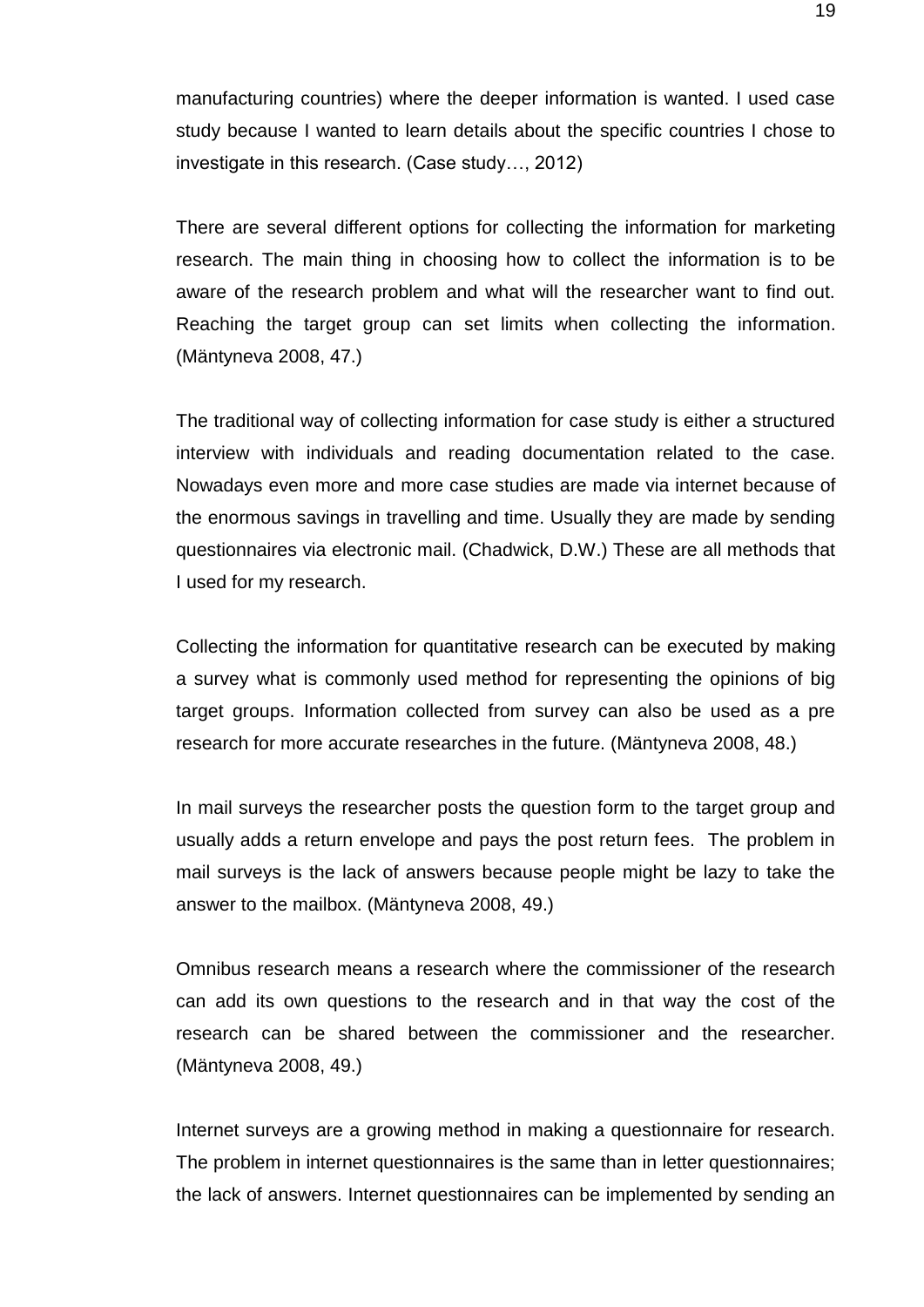e-mail with the question form attached or researcher can use pre made programs that can be found in the internet for creating the questions. (Mäntyneva 2008, 50.) In this study I created a short e-mail questionnaire using a few questions to collect some statistical information and the trends about the industry.

There are stages in analysing the qualitative research information that can be used in all qualitative researches. One frame that can be used is following. First it has to be decided what parts of the data is essential and concentrate on that. All the unnecessary information must be left out of the research. After the essential data is collected the data must be classed, themed and litterated. (Mäntyneva 2008, 76.) In this research collected data consisted of numeric information which was presented in a table form. Other textual information was themed.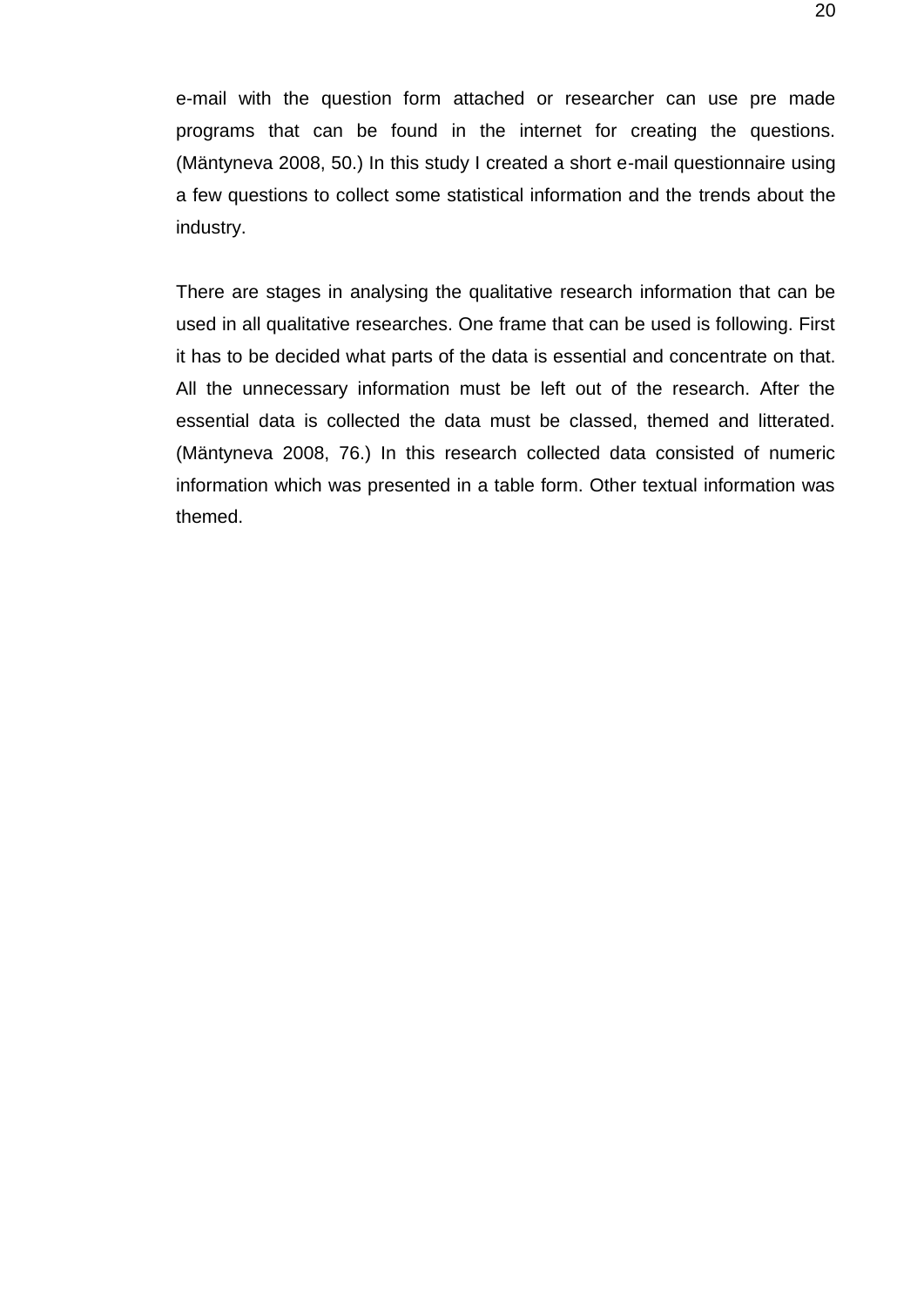# <span id="page-20-0"></span>**5 RESEARCH RESULTS BY COUNTRY**

#### <span id="page-20-1"></span>**5.1 Introduction to the research process**

This chapter contains first information about the research process and then the results of my research in form of three charts which contain information on all 23 countries which included in this research. These three charts are general information about boating in the country, different types of boats parked in the country and domestic boat production. Data is from the year 2010. Countries are in alphabetical order. Letter combination N/K (not known) means there is no available data from the matter.

Term explanations:

## **General charts**

Persons per boat  $=$  the amount of boats divided with the population

Berths/slips/open mooring = terms for the location where boats are berthed for example in harbors and ports

Marinas/yacht harbours  $=$  a basin with open moorings and docks for smaller boats (no large passenger ships)

Employees in boating industry = How many people work for certain country's boating industry

Boat builders = the number of boat building companies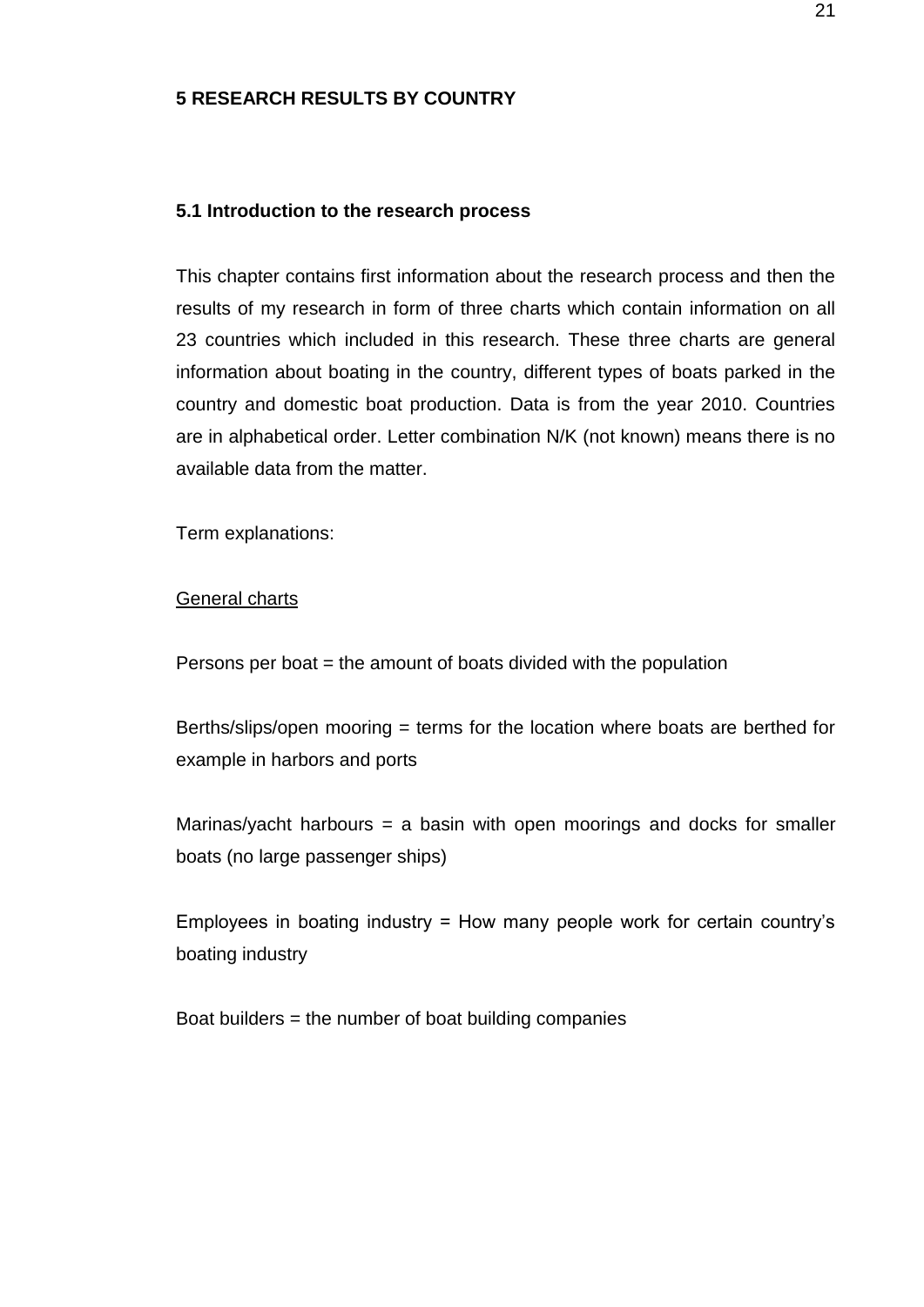# Boat park and domestic boat production charts

Total = How many boats are parked in the country

Inflatable boat  $=$  Small boats with sides made of flexible tubes. The tubes contain pressurized gas.



Picture 1. Inflatable boat (Mercury marine, 2012)

Other rigid boats incl. outboard motor boat  $=$  Like inflatable boat but with a fiberglass hull.

Inboard/sterndrive motor boats = Motor boats with the inboard engine located just forward from the transom.

Sailboat = Boats that are fully or partially propelled by sail.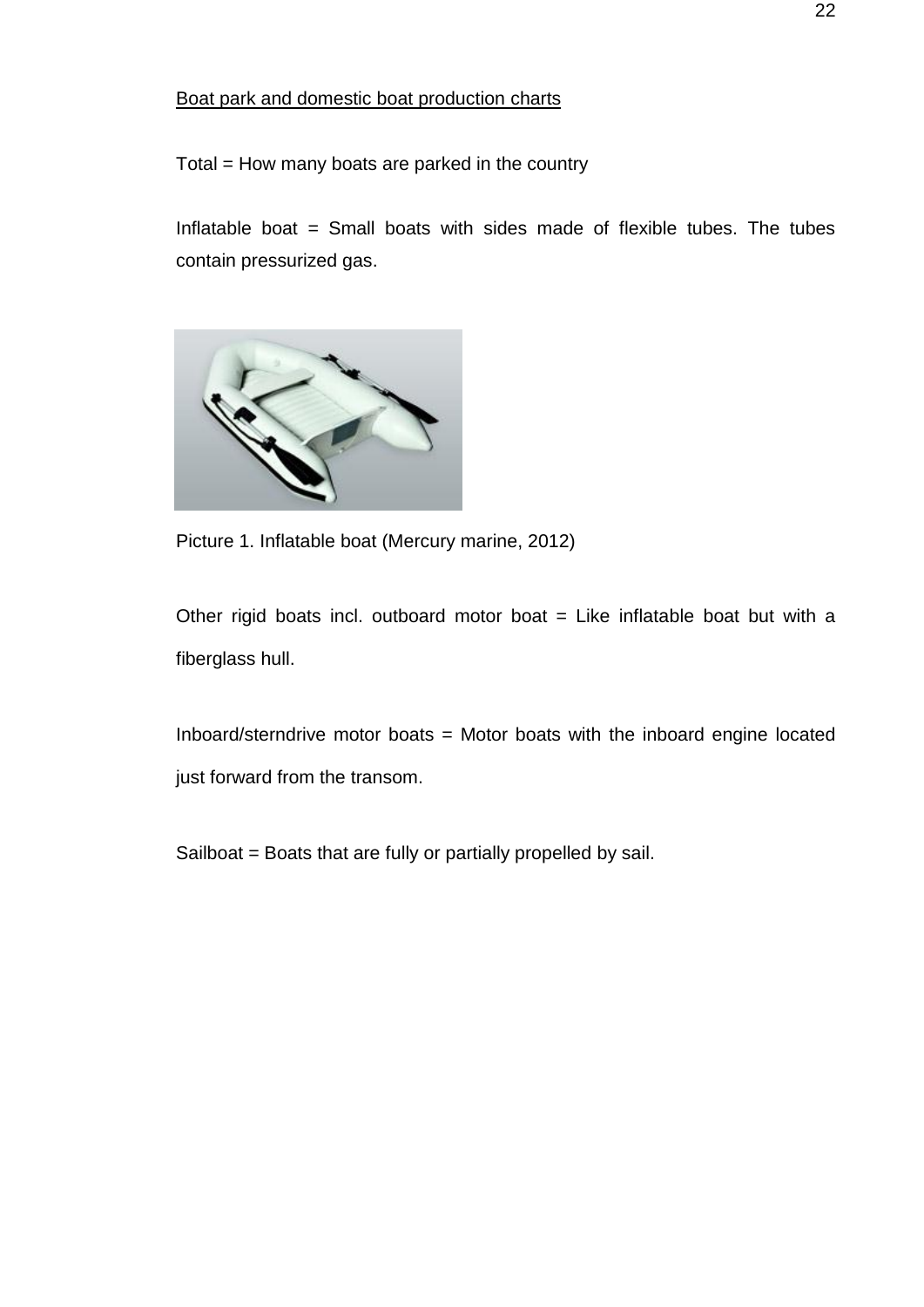## <span id="page-22-0"></span>**5.2 Research process**

The whole process of making the research and writing the thesis took approximately one year. The chart below shows the process of my research work.

Chart 1. Timetable

| Point Of Time     | Task                                                      |  |  |
|-------------------|-----------------------------------------------------------|--|--|
| Summer 2011       | Agreement on the topic of research                        |  |  |
| Autumn 2011       | Gathering the information and making the research plan    |  |  |
|                   | Gathering the information and<br>making<br>e-mail         |  |  |
| Winter 2011       | questionnaire                                             |  |  |
| January 2012      | Theory writing and gathering e-mail addresses             |  |  |
| February 2012     | Sending e-mails and making charts                         |  |  |
| <b>March 2012</b> | Making charts and writing theory part. Making corrections |  |  |
| April 2012        | Making the necessary corrections                          |  |  |
|                   | Making the necessary corrections and presenting the       |  |  |
| May 2012          | research                                                  |  |  |

In the summer of 2011 I was working in Pilkington and they suggested me the idea of making a market research about boating industry.

I started working on this research in the autumn of 2011 by making a research plan. At this point of time the subject was limited to the most important 23 countries instead of every country in Europe and the other continents.

In the winter of 2011 I started to gather the information about these 23 countries. At first I tried to find it in the internet and I was looking into the possibilities of getting payable information about the subject but it did not work out. I started to look in the internet for the most important boat builders in those countries.

In January of 2012 I started writing the theory part about marketing research. I also started gathering the e-mail addresses of the persons working in the local boating industries and started planning the e-mail questionnaire I wanted to send them.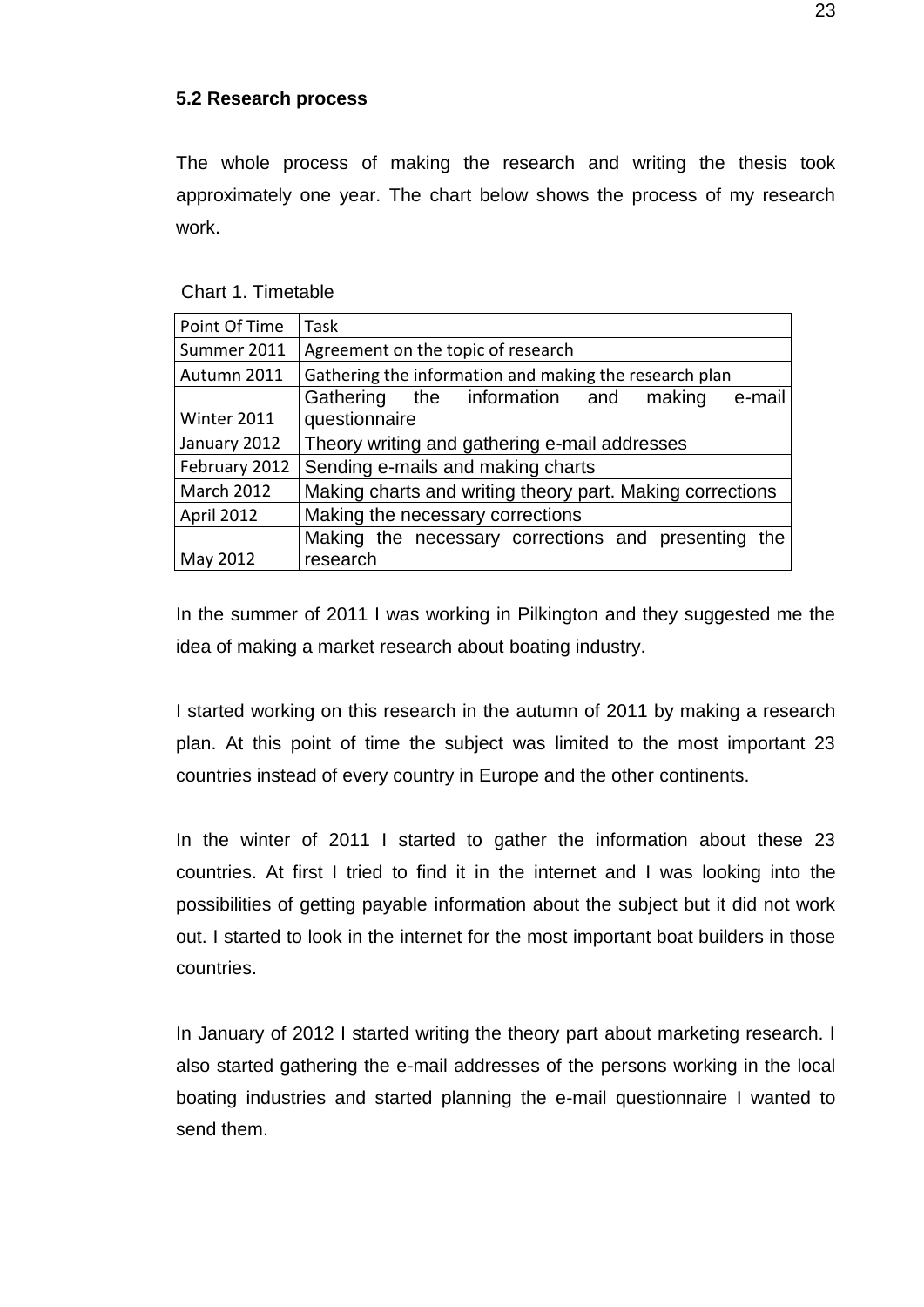In February of 2012 I had finished the e-mail questionnaire and I sent it to the persons whose e-mails I had gotten. I ended up sending 23 e-mails and by the end of February I had received 4 responses. I started making charts based on the information I received via e-mail. I also started to write the section of global boating industry. I returned my first version of the thesis to my supervisor.

In March of 2012 I wrote more about marketing research theory and global boating industry. I sent more e-mails for example to the editor-in-chief of the International boat industry wishing to get the list of the world's biggest boat manufacturers but did not get it. I continued to search for the manufacturers in the internet.

In April of 2012 I added more text to the international marketing research chapter and sent the second version of the thesis to the supervisor. I made corrections to the references section.

In May of 2012 I still added text to the international marketing research chapter concentrating on the secondary data and conducting the international marketing research. I also restructured the appearance of the research and changed the charts to a better readable form. I also made corrections to the conclusion chapter, made corrections to the references and made this timetable.

#### **5.3 Information gathering**

I gathered information via electronic mail. Totally I sent 23 electronic mails. I sent a mail to one known manufacturer in every country that I involved in this research. I ended up getting only four responses with two of them including valuable information. The usable ones I got from Poland and Australia.

The person who received my e-mail in Australia forwarded it to the technical manager of Icomia Mr. Udo Kleinitz. The response from Mr.Kleinizt included the information about all the 23 countries I will present in the next chapter. That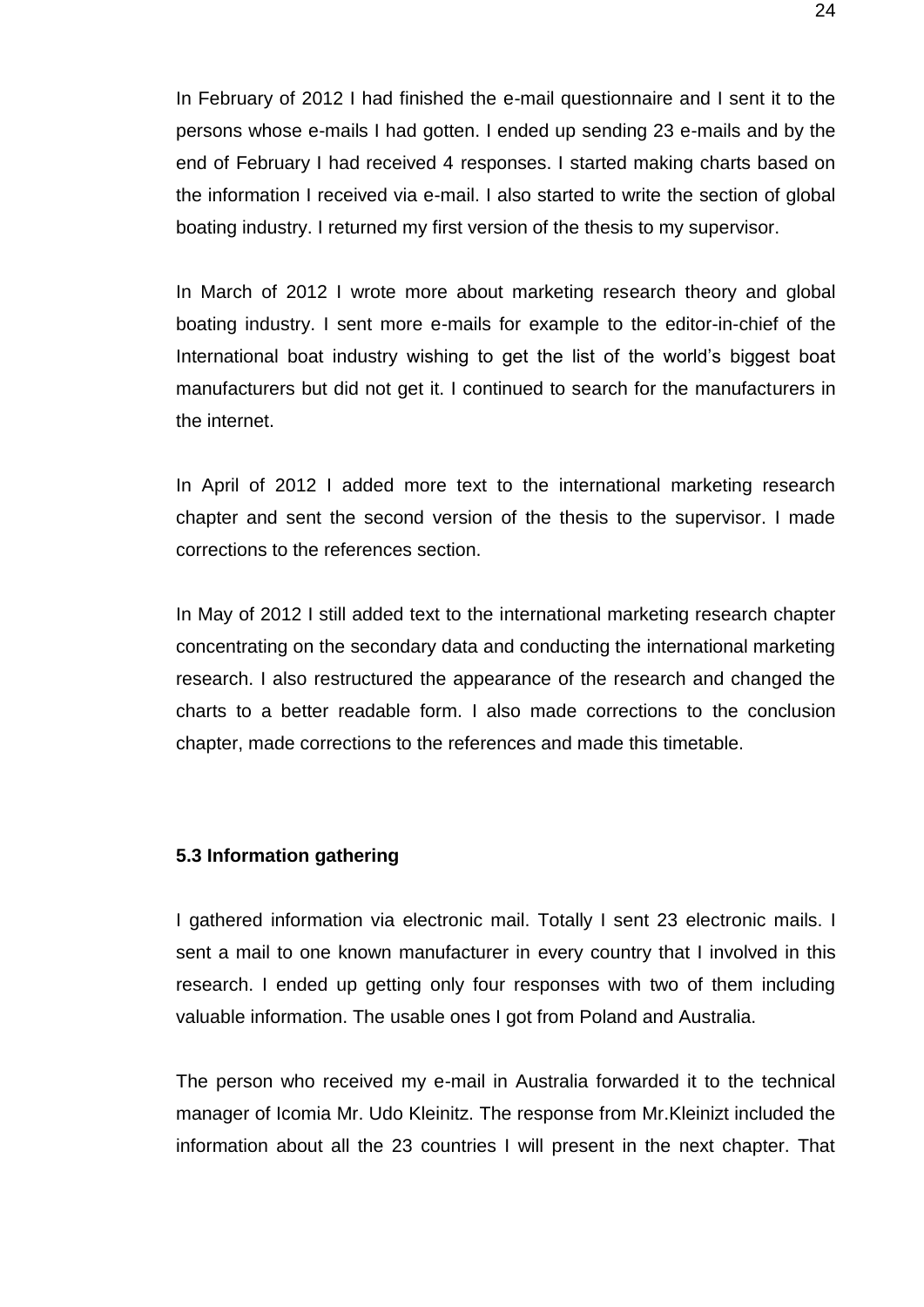same e-mail included also a short report of the situation of world's boating industry that I used in the global boating industry chapter.

I tried to collect information about the world's biggest boat manufacturing companies. I sent e-mail for example to the chief editor of IBI (International boat industry) magazine but he was too busy to collect me the information that they did not have out of the shelf. I ended up collecting the information about the companies from their own internet sites but the information in them was usually more defective than I would have wanted. The information about the companies included country, address, e-mail address telephone number and Internet site. The big part of them did not report their sales figures.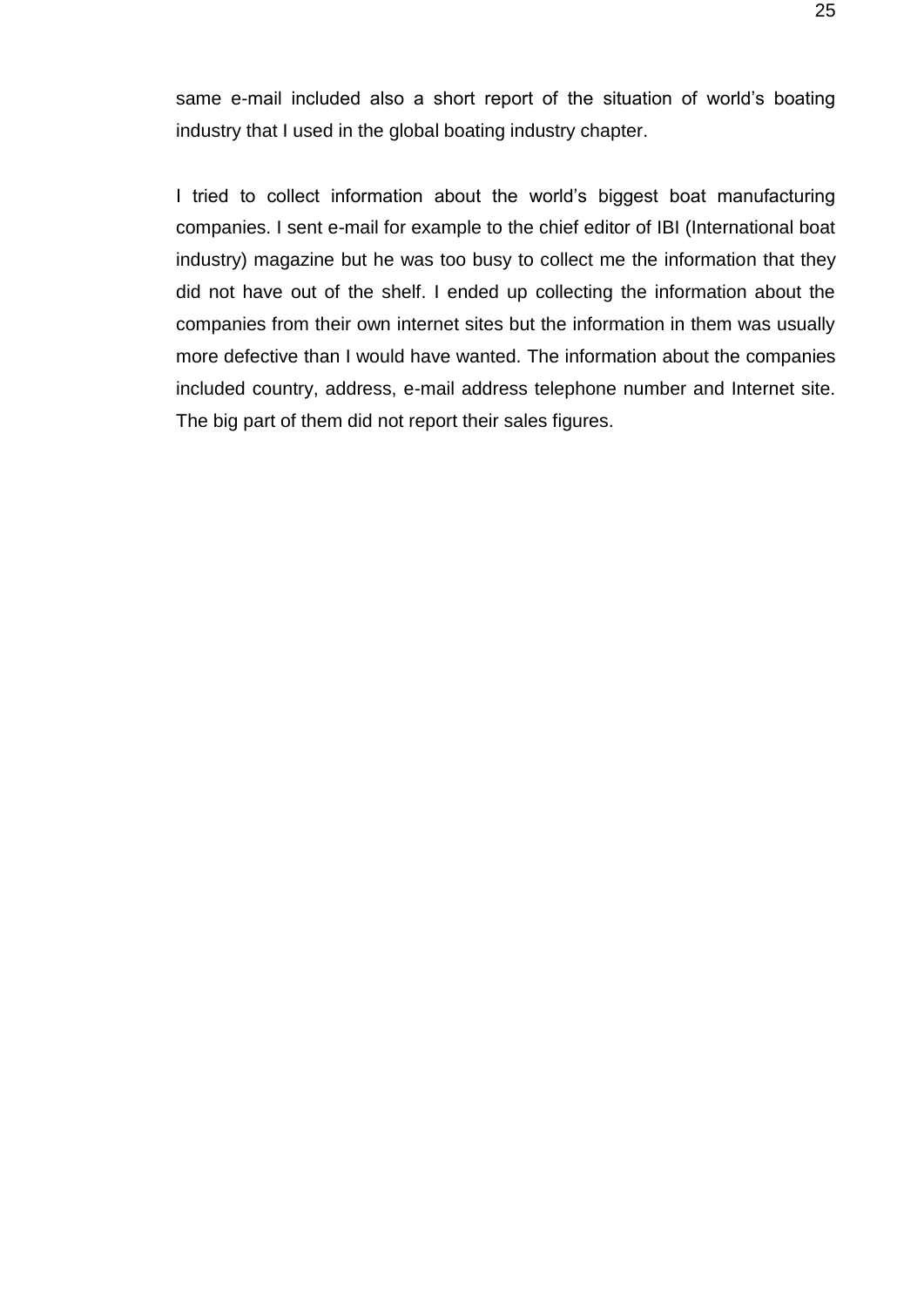# <span id="page-25-0"></span>**5.4 Results of market analysis**

The chart below shows all the 23 nations in alphabetical order and the amounts (units) of the boat builders, employees in boating industry, persons per boat, marinas/yacht harbours and berths/slips/open moorings in those countries.

| <b>Nation</b>         | <b>Boat</b><br>builders | <b>Employees</b><br>boating<br>in.<br>industry | <b>Persons</b><br>per boat | <b>Marinas</b><br>yacht<br>harbours | <b>Berths</b><br>$\prime$<br>slips<br>I<br>open<br>moorings |
|-----------------------|-------------------------|------------------------------------------------|----------------------------|-------------------------------------|-------------------------------------------------------------|
| Argentina             | 153                     | 7,100                                          | 252                        | 251                                 | 85                                                          |
| Australia             | 400                     | 28,500                                         | 27                         | 490                                 | 66,500                                                      |
| Croatia               | 48                      | N/K                                            | N/K                        | 156                                 | 16,848                                                      |
| Czech<br>Republic     | 8                       | 390                                            | 644                        | 15                                  | 1,430                                                       |
| <b>Denmark</b>        | N/K                     | N/K                                            | 101                        | 250                                 | N/K                                                         |
| Finland               | 60                      | 2,700                                          | $\overline{7}$             | 1,770                               | 80,900                                                      |
| France                | 186                     | 40,500                                         | 128                        | N/K                                 | N/K                                                         |
| Germany               | 400                     | 20,000                                         | 165                        | 2,700                               | N/K                                                         |
| Greece                | 90                      | 14,500                                         | 71                         | 22                                  | 9,300                                                       |
| Ireland               | N/K                     | 800                                            | 157                        | 22                                  | 16,360                                                      |
| Italy                 | N/K                     | 23,350                                         | 98                         | 421                                 | 153,160                                                     |
| Japan                 | 75                      | N/K                                            | 573                        | 570                                 | N/K                                                         |
| Netherlands           | 1,000                   | 17,000                                         | 31                         | 1,135                               | 188,000                                                     |
| <b>New</b><br>Zealand | 140                     | 8,740                                          | 9                          | 207                                 | 22,500                                                      |
| Norway                | 50                      | 11,500                                         | 6                          | 30                                  | N/K                                                         |
| Poland                | 170                     | 38,200                                         | 649                        | 1,293                               | 802,000                                                     |
| South Africa          | 50                      | 2,700                                          | 9,587                      | N/K                                 | N/K                                                         |
| Spain                 | 25                      | 16,000                                         | 210                        | 358                                 | 129,554                                                     |
| Sweden                | 50                      | 15,000                                         | 11                         | >1500                               | 200,000                                                     |
| Switzerland           | 20                      | 1,500                                          | 78                         | N/K                                 | N/K                                                         |
| Turkey                | 450                     | 62,000                                         | 941                        | 62                                  | 42,000                                                      |
| <b>UK</b>             | 380                     | 32,500                                         | 114                        | 545                                 | 237,171                                                     |
| <b>USA</b>            | 1,125                   | 353,600                                        | 19                         | 11,000                              | 80,000                                                      |
| <b>TOTALS</b>         | 4,880                   | 696,580                                        | 13,878                     | 21,297                              | 2,045,808                                                   |

Chart 2. General information (Kleinitz, 2012)

As the figure shows USA dominates in almost every category expect persons per boat and berths/slips/open moorings. USA also has almost half of the total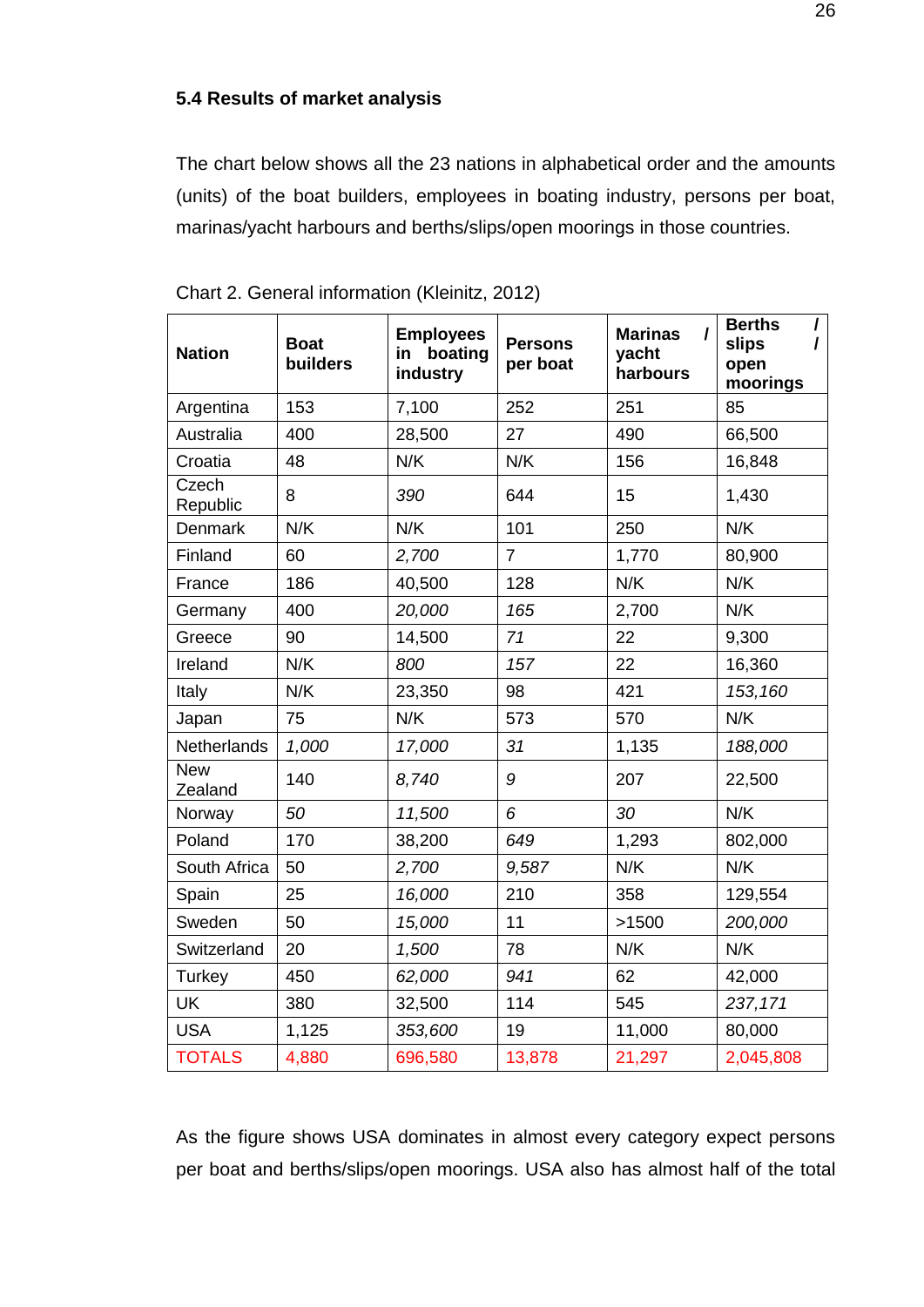number of employees in boating industry. The figures of Netherlands are only estimated so one should be critical about them. Scandinavian countries are quite equal in every category except Norway has much smaller amount of marinas/yacht harbours than Finland and Sweden. It can also be interpreted from the chart that Czech Republic is the least important boating country on the list (excluding Denmark because of so many not know cells). Totals exclude not known figures. The most important information for Pilkington in this chart is the "boat builders" category. The United States and Netherlands have the most boat builders.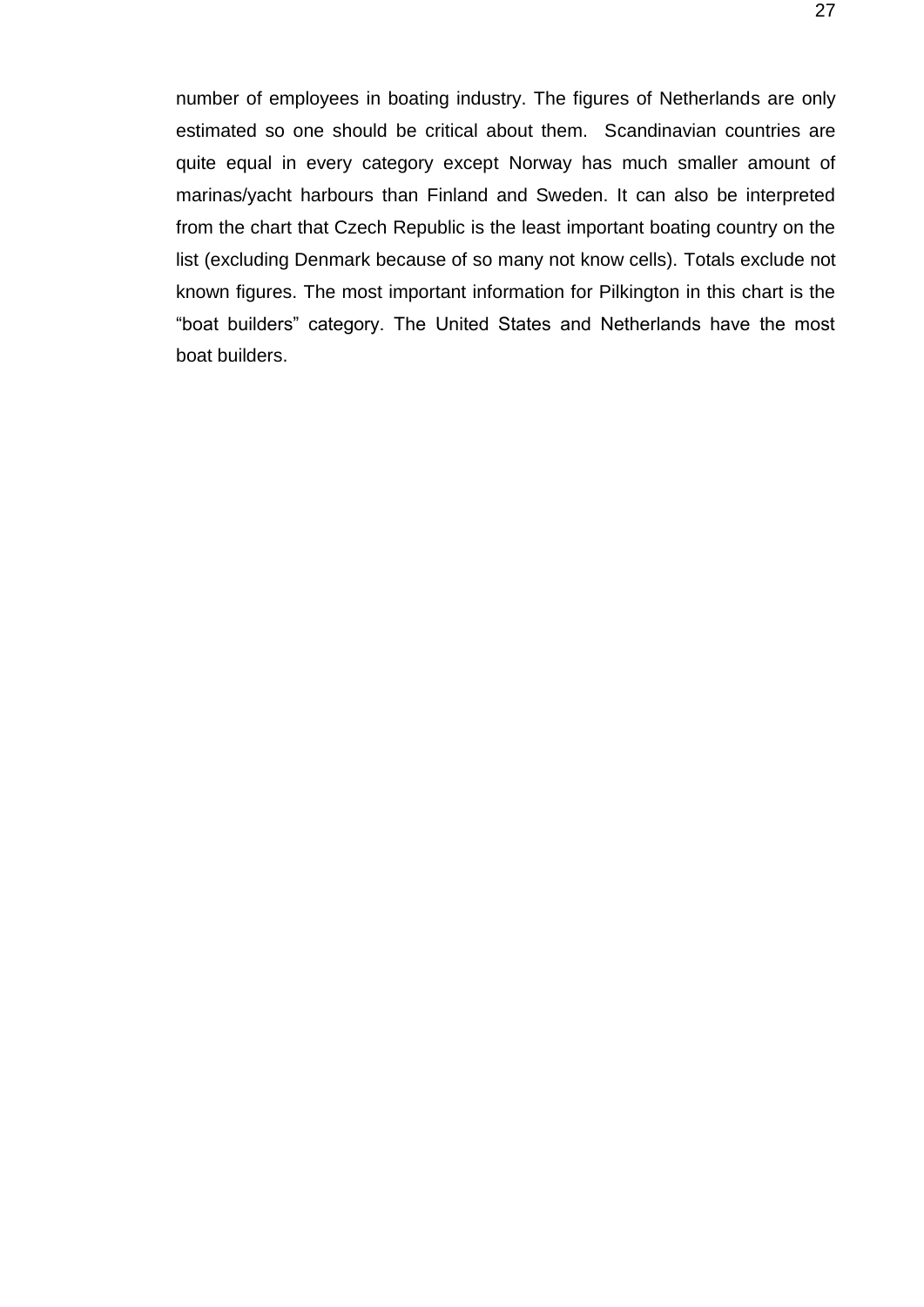The chart below includes the amounts of different types of boats there is located (units) in the 23 countries. It includes sailboats, inboard/sterndrive motor boats, other rigid boats including outboard motor boats, inflatable boats 2,5m+ and 20kg+ and totals(excluding not known figures)

| <b>Nation</b>                                                     | <b>Sailboats</b> | <b>Inboard</b><br>$\overline{ }$<br>sterndrive<br>motor<br>boats | <b>Other</b><br>rigid<br>boats<br>incl<br>outboard<br>motor<br>boats |     | Inflatable<br>boats<br>$2.5m+$ and<br>$20$ kg+ | <b>Totals</b><br>(excluding<br>not known<br>figures) |
|-------------------------------------------------------------------|------------------|------------------------------------------------------------------|----------------------------------------------------------------------|-----|------------------------------------------------|------------------------------------------------------|
| Argentina                                                         | 3,902            | 18,570                                                           | 108,909                                                              |     | 27,919                                         | 159,300                                              |
| Australia                                                         | N/K              | N/K                                                              | N/K                                                                  | N/K |                                                | 788,000                                              |
| Croatia                                                           | N/K              | N/K                                                              | N/K                                                                  | N/K |                                                | N/K                                                  |
| Czech<br>Republic                                                 | 2,797            | 2,665                                                            | 4,456                                                                |     | 6,365                                          | 16,283                                               |
| <b>Denmark</b>                                                    | 31,350           |                                                                  | 23,650                                                               |     |                                                | 55,000                                               |
| Finland                                                           | N/K              | N/K                                                              | N/K                                                                  | N/K |                                                | 737,000                                              |
| France                                                            | N/K              | N/K                                                              | N/K                                                                  | N/K |                                                | 506,000                                              |
| Germany                                                           | 195,227          | 193,419                                                          | 115,149                                                              | N/K |                                                | 503,795                                              |
| Greece                                                            | 3,805            | 13,403                                                           | 117,397                                                              |     | 16,726                                         | 151,331                                              |
| Ireland                                                           | N/K              | N/K                                                              | N/K                                                                  | N/K |                                                | 27,000                                               |
| Italy                                                             | 18,843           |                                                                  | 82,695                                                               |     |                                                | 617,638                                              |
| Japan                                                             | 11,000           | 201,000                                                          |                                                                      |     | 12,000                                         | 224,000                                              |
| Netherlands                                                       | 202,000          | 146,000                                                          | 175,000                                                              |     | N/K                                            | 523,000                                              |
| <b>New</b><br>Zealand                                             | 43,180           | 20,380                                                           | 401,315                                                              |     | 28,279                                         | 493,154                                              |
| Norway                                                            | 58,500           | 275,000                                                          | 415,000                                                              |     | 110,000                                        | 858,500                                              |
| Poland                                                            | 36,045           | 2,030                                                            | 20,510                                                               |     | N/K                                            | 58,585                                               |
| South<br>Africa                                                   | N/K              | N/K                                                              | N/K                                                                  |     | N/K                                            | 5,111                                                |
| Spain                                                             | 13,455           | 154,178                                                          | N/K                                                                  |     | 52,365                                         | 219,998                                              |
| Sweden                                                            | 105,000          | 120,000                                                          | 616,000                                                              |     | 40,000                                         | 881,000                                              |
| Switzerland                                                       | 31,795           | 60,911                                                           | 6,537                                                                |     | N/K                                            | 99,243                                               |
| Turkey                                                            | 9,030            | 29,570                                                           | 24,800                                                               |     | 15,245                                         | 78,645                                               |
| <b>UK</b>                                                         | 212,305          | 94,805                                                           | 155,850                                                              |     | 78,600                                         | 541,560                                              |
| <b>USA</b>                                                        | 1,531,753        | 2,601,913                                                        | 12,533,266                                                           |     | N/K                                            | 16,666,932                                           |
| <b>TOTALS*</b>                                                    | 2,509,987        | 3,732,844                                                        | 14,694,189                                                           |     | 387,499                                        | 24,211,075                                           |
| * Totals exclude not known figures, Data from UK is<br>from 2009. |                  |                                                                  |                                                                      |     |                                                |                                                      |

Chart 3. Boat park (units) (Kleinitz, 2012)

This figure shows that more than half of all boats in these countries are in the United States. There is no information of Croatia available. In the sailboat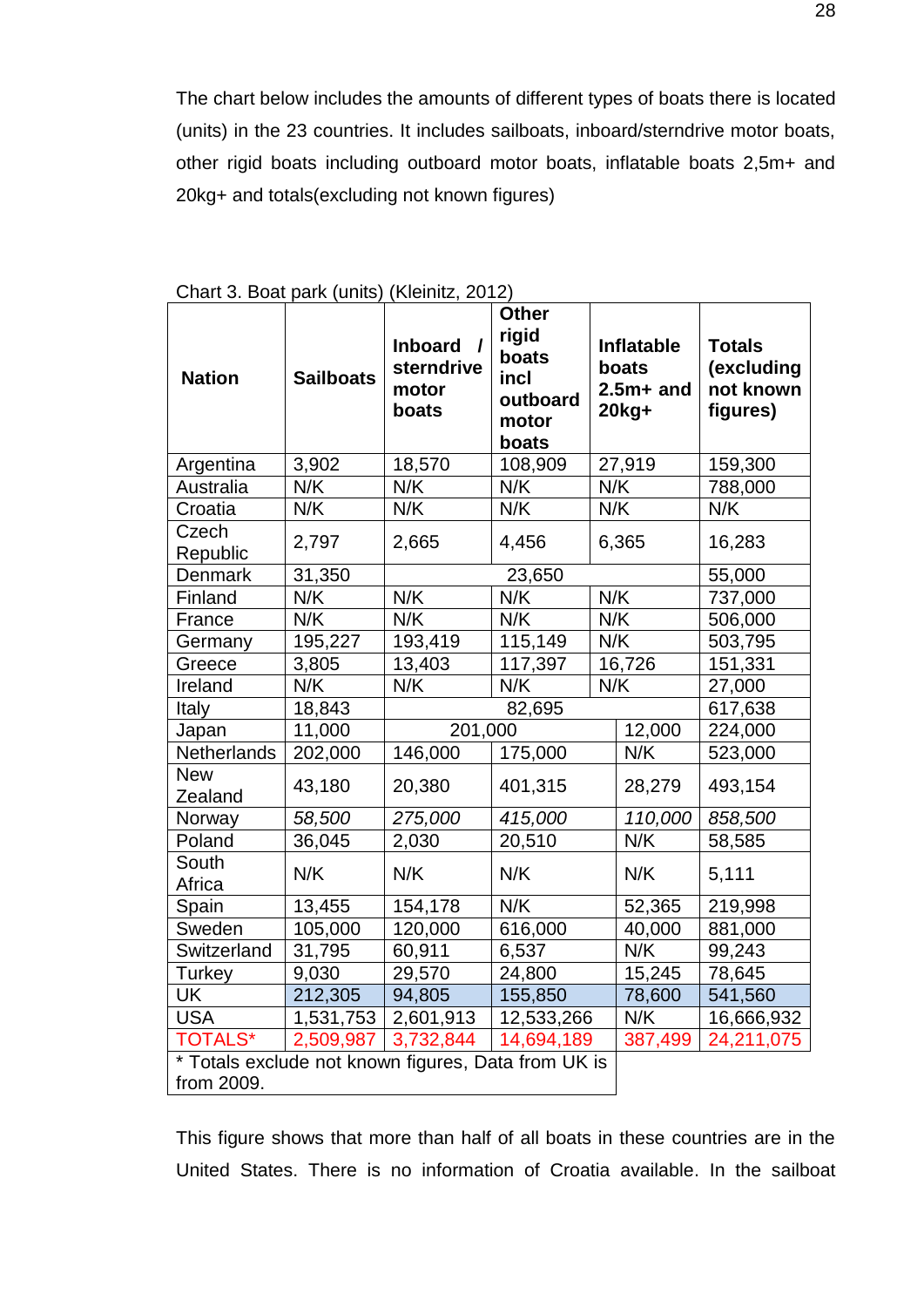category United Kingdom and Netherlands are after USA on the list. In the category of "other rigid boats including outboard motor boats" USA dominates the list with over 90% of the total. Finland finishes fifth in the list in the category of total boats. Norway's figures are estimated. This chart shows how many boats there are already in the country which gives an idea of the size of the market and of the potential interest that consumers in the market have in investing in boats..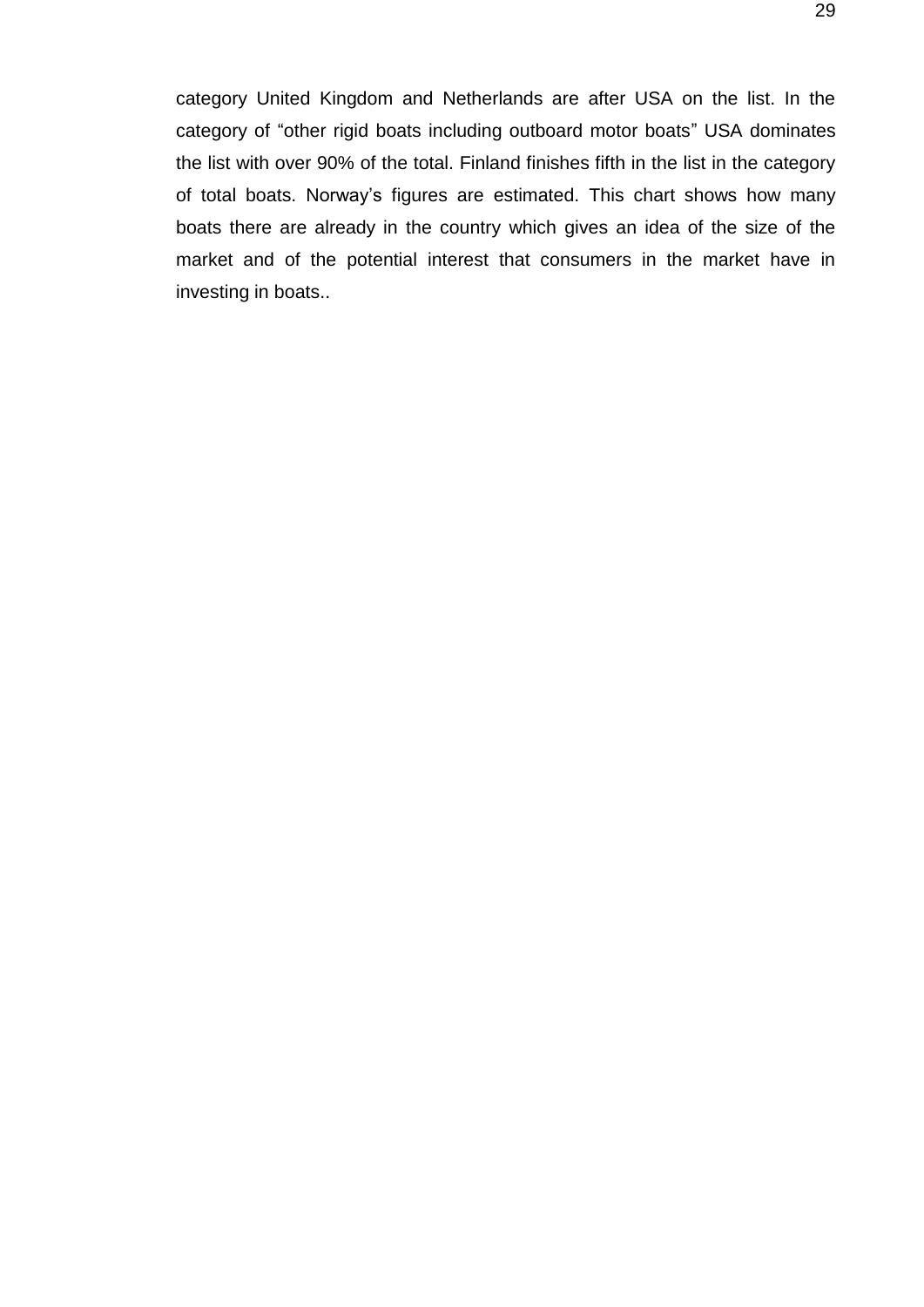The chart below shows the amounts (units) of different types of boats that are manufactured locally in these 23 countries. The categories are the same than in chart 2.

| <b>Nation</b>                      | <b>Sailboats</b> | <b>Inboard</b><br>$\prime$<br>sterndrive<br>motor<br>boats | <b>Other</b><br>rigid<br>boats incl<br>outboard<br>motor<br>boats | <b>Inflatable</b><br>boats<br>$2.5m+$ and<br>$20$ kg+ | <b>Totals</b><br>(excluding<br>not known<br>figures) |
|------------------------------------|------------------|------------------------------------------------------------|-------------------------------------------------------------------|-------------------------------------------------------|------------------------------------------------------|
| Argentina                          | 165              | 265                                                        | 6,804                                                             | 940                                                   | 8,174                                                |
| Australia                          | N/K              | N/K                                                        | N/K                                                               | N/K                                                   | N/K                                                  |
| Croatia                            | 42               | 116                                                        | 394                                                               | 193                                                   | 745                                                  |
| Czech<br>Republic                  | 29               | N/K                                                        | 516                                                               | N/K                                                   | 545                                                  |
| <b>Denmark</b>                     | 572              |                                                            | 5                                                                 |                                                       | 577                                                  |
| Finland                            | 30               | 693                                                        | 6,402                                                             | N/K                                                   | 7,125                                                |
| France                             | 4,755            | 3,318                                                      | 3,045                                                             | 13,621                                                | 24,739                                               |
| Germany                            | 1,196            | 1,050                                                      | N/K                                                               | N/K                                                   | 2,246                                                |
| Greece                             | 11               | 73                                                         | 2,999                                                             | 585                                                   | 3,668                                                |
| Ireland                            | N/K              | N/K                                                        | N/K                                                               | N/K                                                   | 24                                                   |
| Italy                              | 228              | 1,470                                                      | 2,916                                                             | 7,396                                                 | 12,010                                               |
| Japan                              | 172              | 254                                                        | 3,531                                                             | 7,735                                                 | 11,692                                               |
| Netherlands                        | N/K              | N/K                                                        | N/K                                                               | N/K                                                   | 1,750                                                |
| <b>New</b><br>Zealand              | 447              | 545                                                        | 2,450                                                             | 1,400                                                 | 4,842                                                |
| Norway                             | $\overline{5}$   | 1,750                                                      | 2,850                                                             | 100                                                   | 4,705                                                |
| Poland                             | 5,080            | 1,530                                                      | 10,000                                                            | N/K                                                   | 16,610                                               |
| South<br>Africa                    | N/K              | N/K                                                        | N/K                                                               | N/K                                                   | 1,300                                                |
| Spain                              | 63               | 1,262                                                      | N/K                                                               | 255                                                   | 1,580                                                |
| Sweden                             | N/K              | N/K                                                        | N/K                                                               | N/K                                                   | N/K                                                  |
| Switzerland                        | N/K              | N/K                                                        | N/K                                                               | N/K                                                   | N/K                                                  |
| Turkey                             | 540              | 1,060                                                      | 3,510                                                             | 1,145                                                 | 6,255                                                |
| UK                                 | 593              | 1,215                                                      | 365                                                               | 725                                                   | 2,898                                                |
| <b>USA</b>                         | 4,300            | 29,530                                                     | 459,500                                                           | 24,300                                                | 517,630                                              |
| <b>TOTALS*</b>                     | 18,228           | 44,131                                                     | 505,282                                                           | 58,395                                                | 629,115                                              |
| * Totals exclude not known figures |                  |                                                            |                                                                   |                                                       |                                                      |

Chart 4. Domestic boat production (units) (Kleinitz, 2012)

The United States is clearly number one also in domestic boat production with over 80% of the total boat production. Only category where USA is not number one is sailboat production where Poland is on top of the list. There is no data available of Australian domestic boat production. Finland is specialized in producing other rigid boats including outboard motor boats and is fourth biggest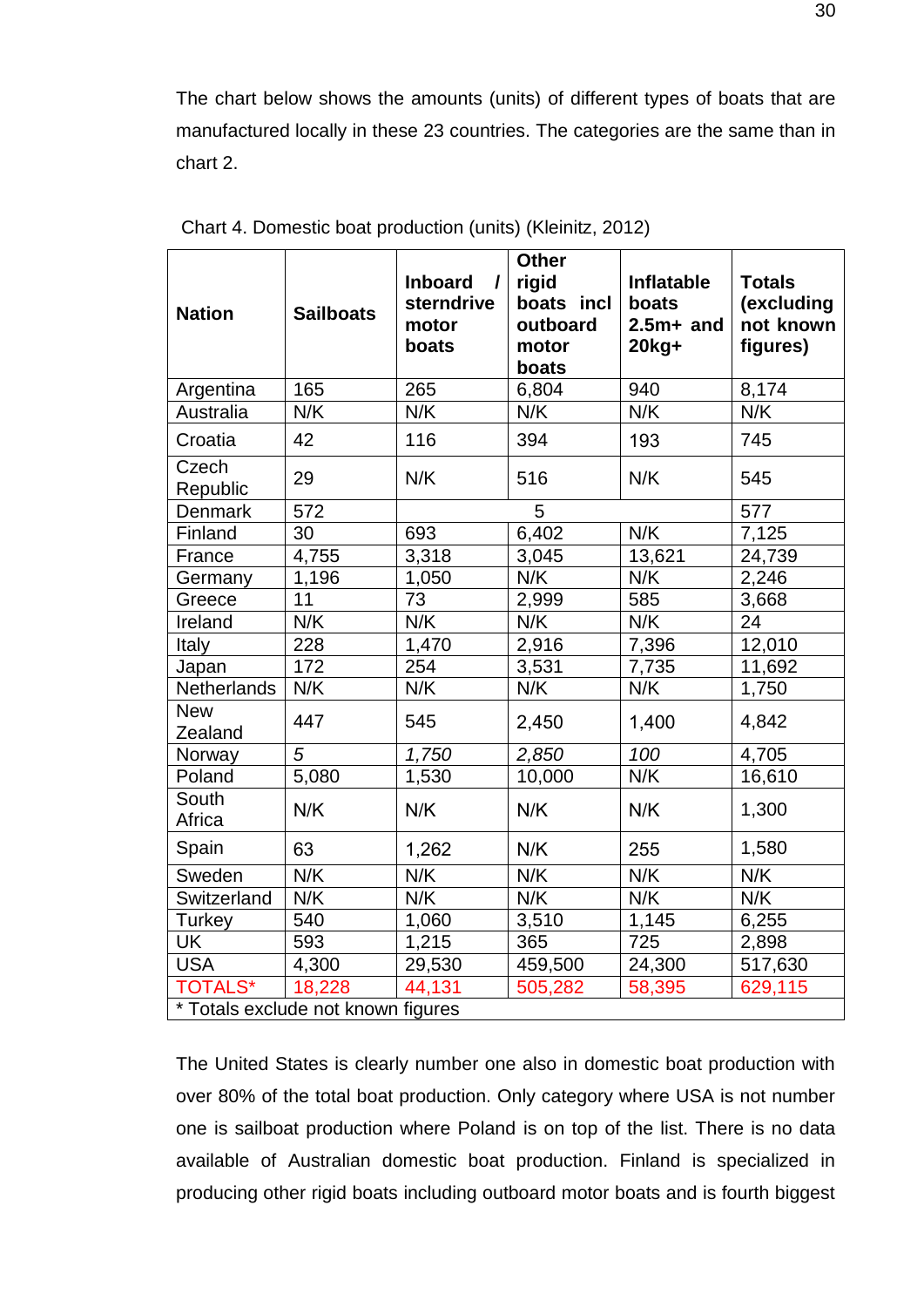in that category. Overall France is the second most important boat manufacturing country after USA. The biggest category in France's boat production is Inflatable boats 2.5m+ and 25kg+. Norway has a huge amount of boats (third in the chart 2) but the domestic boat production is not that big. (number 10 in the chart 3). In this chart the most interesting category for Pilkington is "inboard/sterndrive motorboats" because they are the ones that normally have glasses. This category also includes bigger boats that might have multiple glasses like windshields and cabin windows. Other boat types might be so small that they don't even have glasses.

The lists of the manufacturers in Europe and the rest of the world can be found in appendixes.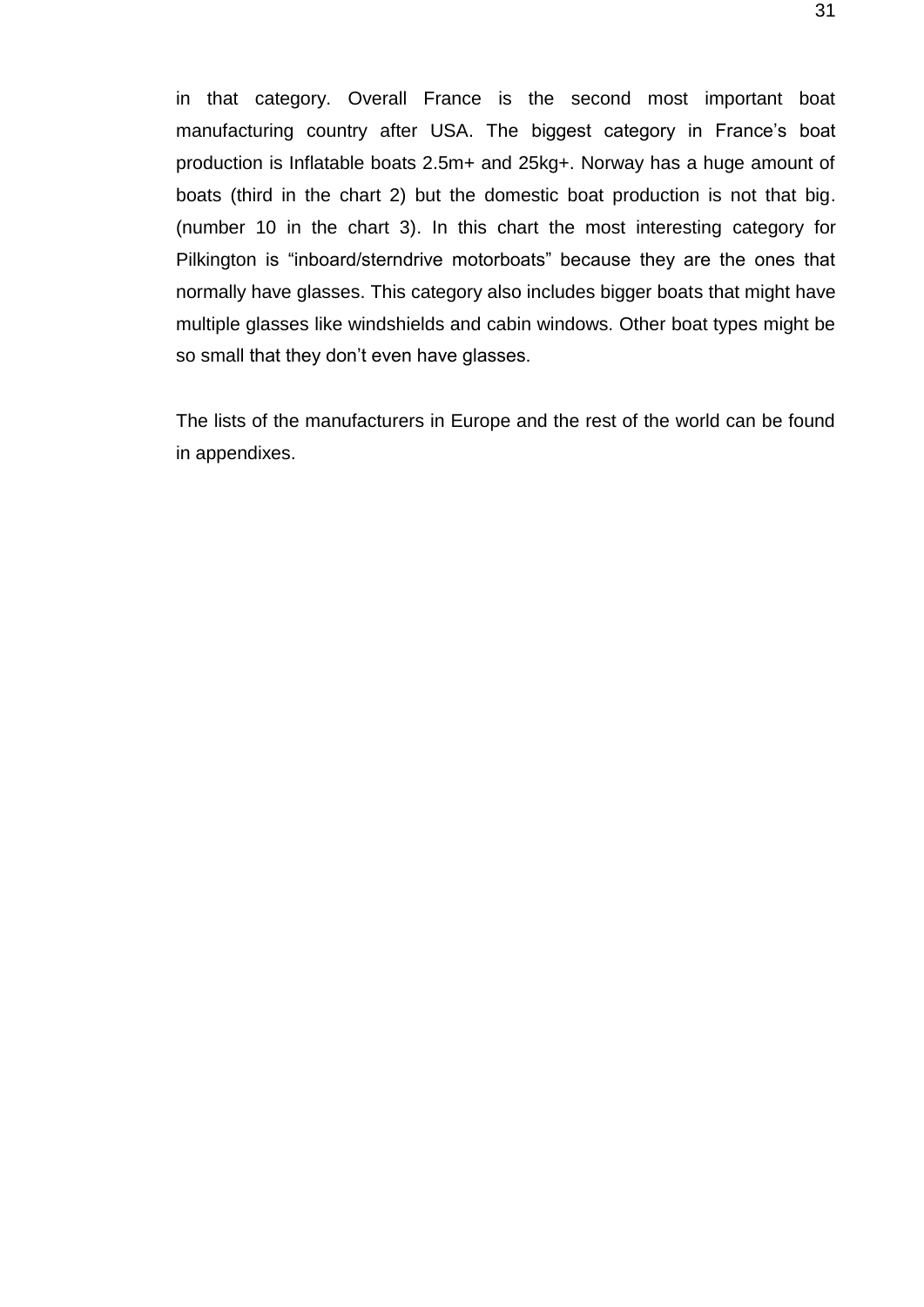#### <span id="page-31-0"></span>**6 DISCUSSION AND CONCLUSION**

In my process of making an international market analysis I faced some problems the researchers usually face when making researches across national border with small budget or no budget at all. I could not make any face to face interviews with the participants and I had to rely basically only on e-mail. (Craig, 2005.) The biggest problem though was the lack of responses to my e-mails, which is typical difficulty in making surveys in Internet (Mäntyneva ,50).

Pilkington is an international company and I believe this commercial research will help them to figure out to which countries the boating industry is focused and by that giving them some points when making decisions related in international markets. It is important to be aware of the points that should be considered like foreign exchange rates and political situations when going for new businesses in new countries. (Craig, 2005.)

As it is said in marketing research theory it should provide relevant and accurate information (Mäntyneva 2008, 53). In this research the secondary data I received was the latest information available at that time and I got very accurate numbers about the boating industry. The sources were also carefully checked and noted reliable. I managed also limit the subject to the measures that I was able to handle. (Craig, 2005.)

For collecting the information I used e-mail questionnaire and I was aware based on the theory that the lack of answers might occur (Mäntyneva 2008, 50). It also happened and my response percentage was about 20%.

Desk research turned out to be a good choice for this research even if it is said that the information might be irrelevant and not up to date (Mäntyneva 2008, 30). All the information I got was absolutely relevant and updated. Making the questions for the e-mail was easy because I knew exactly what I wanted to know because we had talked about it with my partner company. However some answers included information I did not need in this research and I left them out.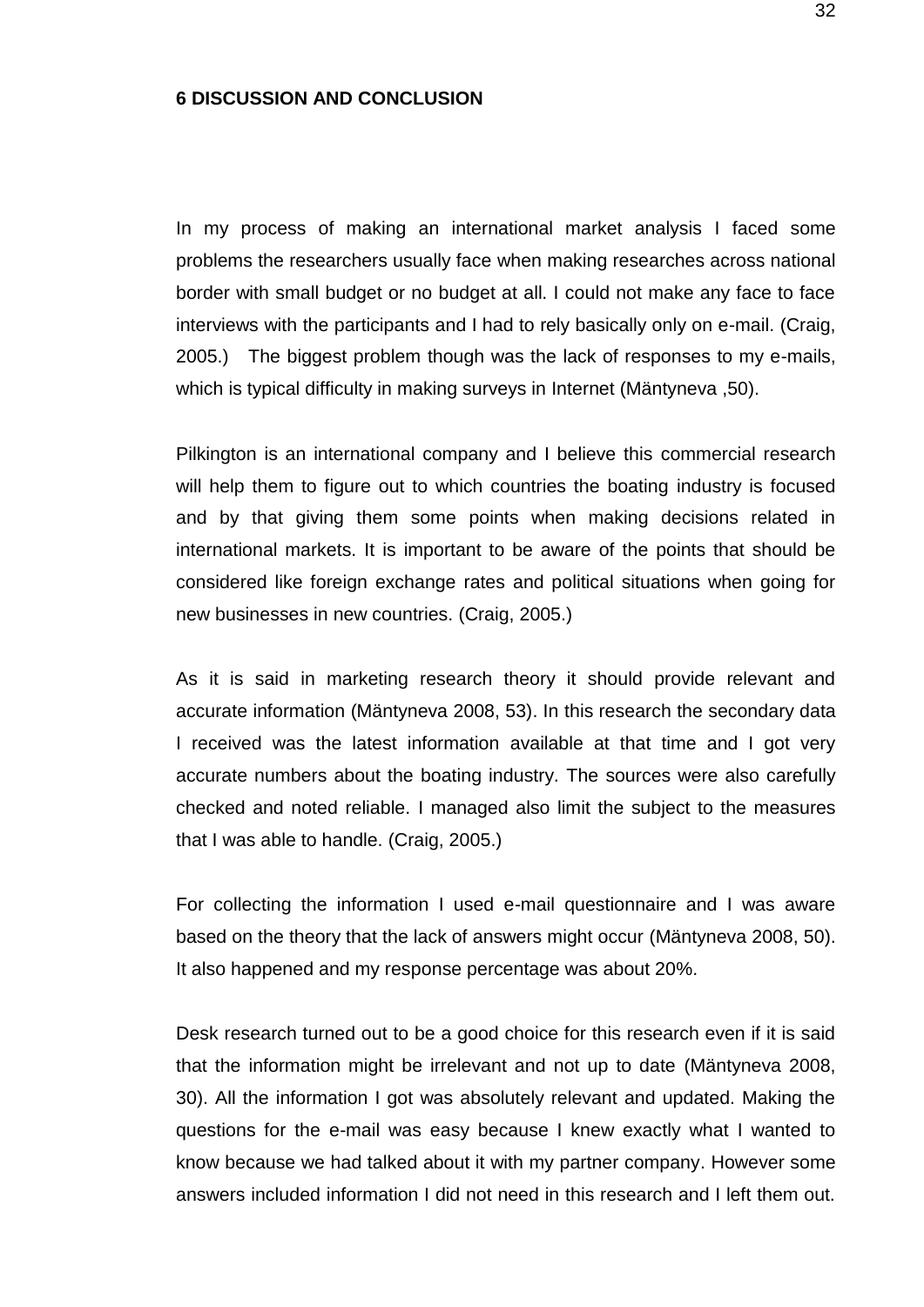I did not have the problems using secondary data that was written in the theory (Craig, 2005). I also did not have any ethical problems in the process of this research (ICC/ESOMAR, 2007).

Market research covers the texture of the markets, operators in the markets and common trends (McQuarrie 2006, ix). My information about the operators in the markets was a little bit defective because I did not success in finding the total sales of the operators. However I succeeded in collecting the information about the common trends in the markets in terms of different countries.

The results of international boating industry are very much the same as I thought before I wrote them down. According to ICOMIA's market overview (2012) from the June of 2011 the situation of the boating industry is going to the right direction.

I believe that the biggest opportunities in expanding Pilkington's boat glass business are the United States because of the huge amount of the boat manufacturers. Pilkington should be able to compete with the local glass suppliers with the price and quality but that is not going to be easy. It would be also more profitable to try to get to contact with the big manufacturers because the large number of the smaller ones have been acquired by them. The problems in the United States economic situation should not be forgotten. For example the credit downgrades would cause some problems (Kleinitz, 2012).

The boating business growth is expected to be the biggest in Asia Pacific region (Global recreational boating…2010). That area would be worth further investigation. There might be some unexpected problems when doing business with the Asian countries but Pilkington already has other businesses in Asia so they are familiar with the problems.

Based on my research results considerable opportunities in boat glass markets would be in the countries that have the biggest local boat production. Top five in that category after the United States are France, Poland, Italy, Japan and Argentina.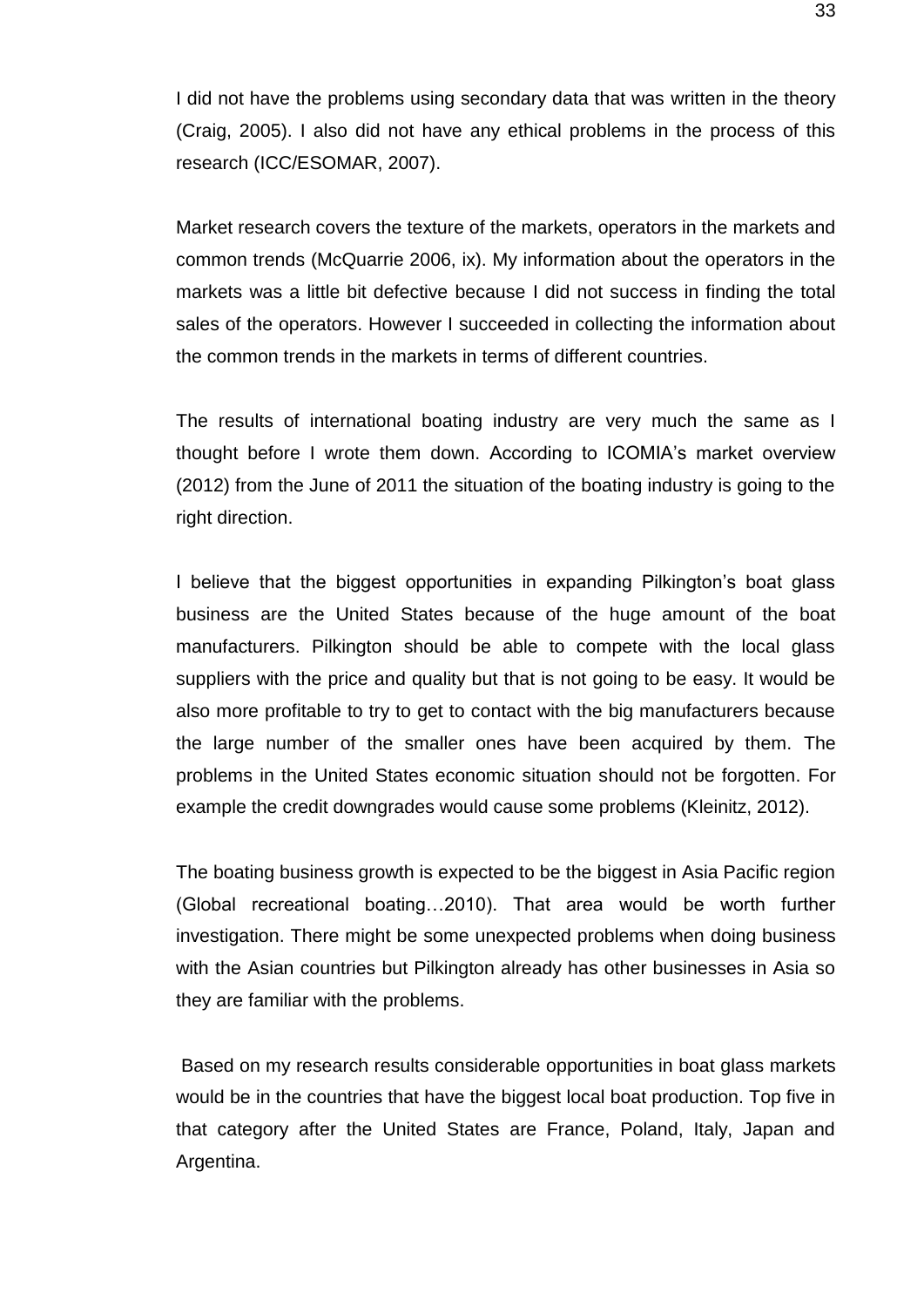#### <span id="page-33-0"></span>**7 REFLECTIONS**

I found making this research very interesting and I learned a lot of worlds boating industry and the major countries operating in it. It was not a surprise that USA is the biggest in almost every category but it was surprising that they are almost as big as the rest of the world.

Collecting the information for this research was not an easy task. I was disappointed of the lack of willingness to answer my questionnaire. Also the information about the situation, history and the future of boating industry is pretty difficult to find. There are number of researches made by professionals and they cost a lot of money.

I am still quite satisfied with the research I was able to create even if the information at some points felt limited. I feel that I was able to find valuable information about all the 23 countries that were included in this research. Of course this is not a research made by a professional but the data has been collected from the professionals so I do not see any reason not to consider this research reliable. My goal was to collect valuable information about all the 23 countries that were included in this research and I also managed to do that. For some countries more and for some countries less.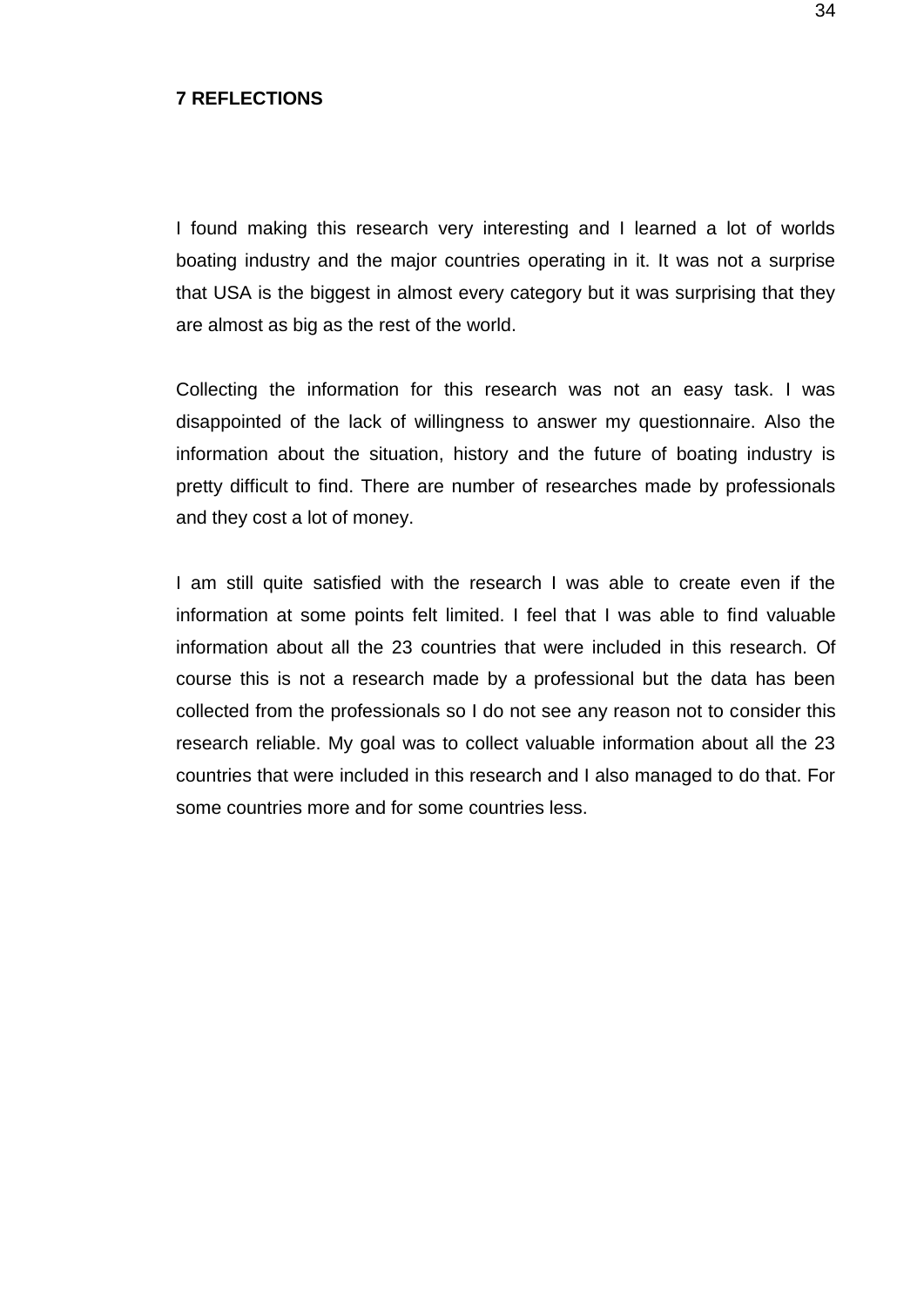#### <span id="page-34-0"></span>**REFERENCES**

Case study: introduction and definition. 2012. Colorado State University. Accessed 14.2012. http://writing.colostate.edu/guides/research/casestudy/pop2a.cfm

Chadwick, D. W. n.d. A Method for Collecting Case Study Information via the Internet. University of Salford. Salford. Accessed 6.5.2012. <http://sec.cs.kent.ac.uk/download/Casemeth.pdf>

Craig, C. S. & Douglas, S.P. 2005. International marketing research. third editon. Leonard N. Stern School Of Business, New York University, John Wiley & Sons Ltd. Accessed 8.5.2012. http://books.google.fi/

Electronic questionnaires. 2012. The University of Sheffield. Accessed 4.5.2012. http://www.shef.ac.uk/lets/evaluate/general/methodscollection/electronic#Strengths+and+limitations

Global Recreational Boating Industry Analysis and Forecast 2010-2015. 2012. Lucintel. Accessed 15.4.2012 http://www.researchandmarkets.com/reports/1522135/global\_recreational\_boati ng\_industry\_analysis

Huju, J. 2006. Veneala kirjaa taas kasvulukuja. Accessed 12.4.2012. http://www.finnboat.fi/fi/fi\_3\_3\_read.html?Id=1139473968.html

Huju, J. 2007. Finnboatin jäsenistöllä merkittävää liikevaihtojen kasvua. Kokonaisliikevaihto kasvoi 17,9%. Accessed 12.4.2012. http://www.finnboat.fi/fi/fi\_3\_3\_read.html?Id=1170922470.html

Huju, J. 2008. Finnboatin jäsenistöllä edelleen liikevaihtojen kasvua. Kokonaisliikevaihto kasvoi 10,5%. Accessed 14.2.2012. http://www.finnboat.fi/fi/fi\_3\_3\_read.html?Id=1202393401.html

Huju, J. 2009. Talouden epävarmoista ajoista huolimatta venealan kokonaisliikevaihtoon kirjattiin pientä kasvua vuonna 2008. Accessed 12.4.2012. http://www.finnboat.fi/fi/fi\_3\_3\_read.html?Id=1233576908.html

Huju, J. 2010. Veneala näkee jo kysynnän heräämistä markkinoilla. Accessed 14.2.2012. http://www.finnboat.fi/fi/fi\_3\_3\_read.html?Id=1265365097.html

Huju, J. 2011. Venealan liikevaihto kasvoi selkeästi vuonna 2010. Accessed 12.4.2012. http://www.finnboat.fi/fi/fi\_3\_3\_read.html?Id=1297234373.html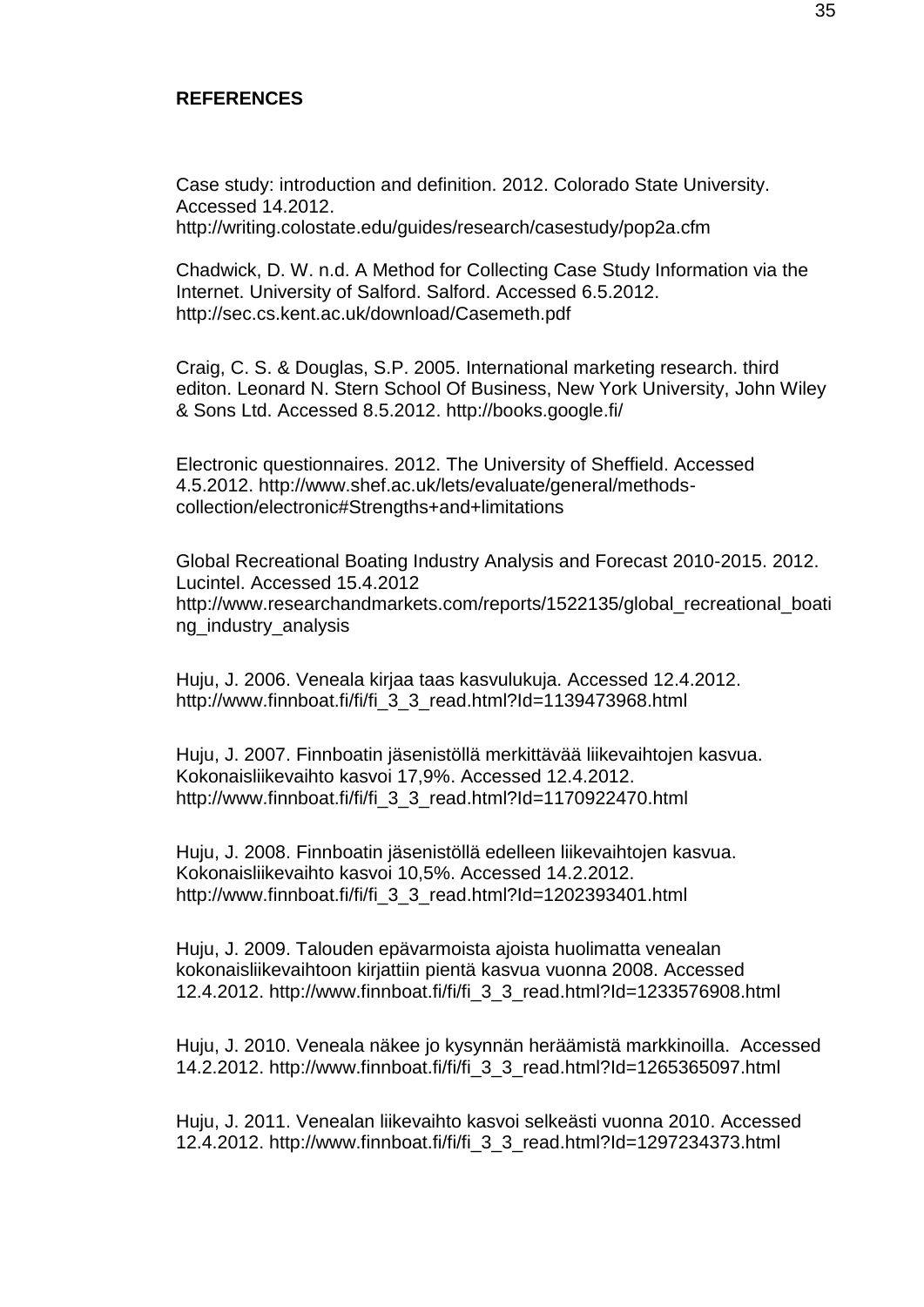Huju, J. 2012. Venealan liikevaihto edelleen kasvu-uralla. Accessed 14.2.2012. http://www.finnboat.fi/fi/fi\_3\_3\_read.html?Id=1328694104.html

ICC/ESOMAR. 2008. International code on market and social research. Accessed 17.1.2012. http://www.esomar.org/uploads/public/knowledge-andstandards/codes-and-guidelines/ESOMAR\_ICC-ESOMAR\_Code\_English.pdf

Kleinitz, U. technical manager. 2012. Help for thesis. E-mail. udo@icomia.com. Accessed 18.1.2012.

McQuarrie, E. 2006. The market research toolbox, A concise guide for beginners. Second edition. Sage publications. Accessed 25.1.2012, http://books.google.fi/

Mäntyneva, M., Heinonen, J. & Wrange, K. 2008. Markkinointitutkimus. 1. painos. WSOY Oppimateriaalit Oy.

Nietupski, S. 2010. Raport dot. Przemysłu Jachtowego w Polsce. Przygotował: Wiceprezes. Polboat. Accessed 24.1.2012, http://www.polboat.eu/en/images/stories/polski%20przemys%20jachtowy%20- %20raport%202010.pdf

Research using secondary data sources. 2004. Steppingstones. Accessed 4.5.2012. http://www.steppingstones.ca/artman/publish/article\_60.shtml

Schmidt, M. J. & Hollensen, S. 2006. Marketing research an international approach. Pearson education limited. Accessed 9.5.2012. http://books.google.fi/

Shukla, P. 2008, Essentials of marketing research. Paurav Shukla & Ventus Publishing ApS.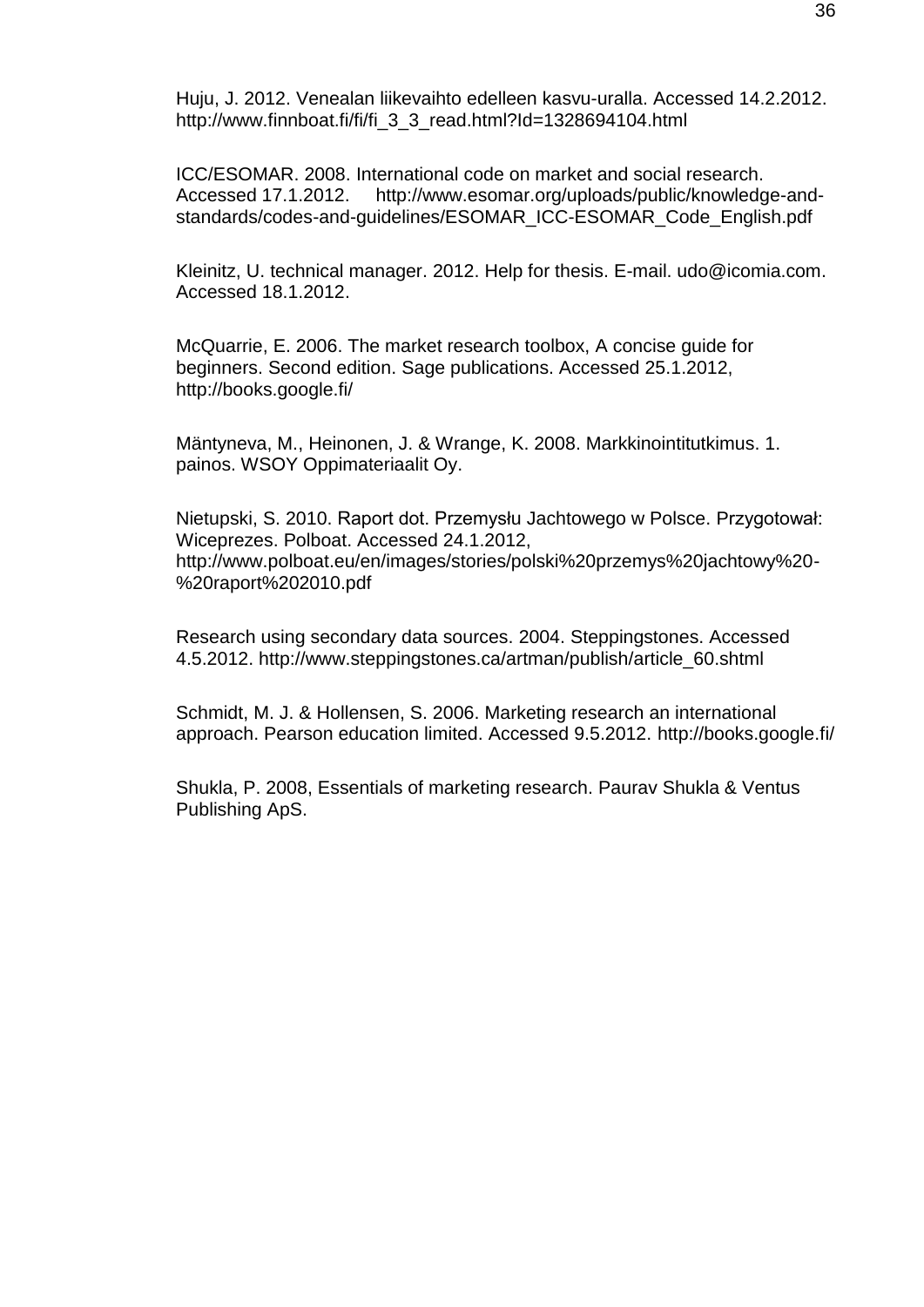# <span id="page-36-0"></span>**APPENDIXES**

| Cou-<br>ntry     | Manu-<br>facturer | Address                                        | E-Mail                  | Internet                         |
|------------------|-------------------|------------------------------------------------|-------------------------|----------------------------------|
| Denm             | Kirk              | Limbo både i/s, Havnevej 2, 7770               | limbo@krikmarin         | http://www.krik                  |
| ark              | Marine            | Vestervig, Agger, Denmark                      | e.dk                    | marine.dk                        |
| Fin-             | Bella             |                                                |                         | http://www.bella                 |
| land             | <b>Boats</b>      | Väliköntie 10, 70700 Kuopio Finland            |                         | boats.com/fi                     |
|                  |                   |                                                |                         | http://www.ben                   |
| Fran-            |                   | 16 Boulevard de la Mer, 85800 Saint            |                         | eteau-                           |
| ce               | Beneteau          | Gilles Croix de Vie France                     |                         | group.com/en/                    |
|                  |                   |                                                |                         | http://www.bav                   |
| Ger-             |                   | Bavariastraße 1, D-97232 Giebelstadt,          | info@bavaria-           | aria-                            |
| many             | Bavaria           | Germany                                        | yachtbau.com            | yachtbau.com/                    |
|                  | Safe-<br>haven    |                                                |                         | http://www.safe                  |
|                  | Marine            | Marine<br>Ltd,<br>Ashgrove<br>Safehaven        | info@safehaven          | havenmarine.c                    |
| Ireland          | Ltd               | Cobh. Co Cork, Ireland                         | marine.com              | om                               |
|                  | Azimut            |                                                | customercare@a          |                                  |
|                  | Benetti           | Via M. L. King, 9/11, 10051 Avigliana -        | zimutbenettigrou        | http://www.azim                  |
| Italy            | Group             | <b>Turin Italy</b>                             | p.com                   | utyachts.com                     |
|                  |                   |                                                |                         |                                  |
|                  |                   | Strada<br>Provinciale<br>333                   |                         | http://www.pass                  |
|                  | Salpa             | Loc.Bovenzi, 7,<br>Zona<br>Industriale,        |                         | ionforinnovatio                  |
| Italy            | Yachts            | Capua Nord 81041 Vitulazio Italy               | info@salpa.com          | n.info/                          |
| Nor-             |                   |                                                |                         | http://www.dolvi                 |
| way              | <b>Dolvik</b>     | 5302 Strusshamn, Norway                        | mail@dolvik.no          | k.no/                            |
| Nor-<br>way      | Hydrolift         | Mosseveien 53 NO-1610 Fredrikstad,<br>Norway   | sales@hydrolift.c<br>om | http://www.hydr<br>olift.com/    |
| Po-              |                   | Zielonka K/Warszawy,<br>05-220<br>ul.          |                         |                                  |
| land             | Cobrey            | Bankowa 43.                                    | info@cobrey.pl          | www.cobrey.pl                    |
| Swe-             | <b>Nimbus</b>     | Box 5152, S-426 05 Västra Frölunda,            |                         | http://www.nim                   |
| den              | Boats Ab          | Sweden                                         | info@nimbus.se          | bus.se                           |
|                  |                   |                                                |                         |                                  |
|                  |                   |                                                | barbados@barb           | http://www.barb                  |
|                  |                   | Tersaneler Bolgesi. Nuh Sanayi Sitesi.         | ados-                   | aros-                            |
| Turkey<br>United | <b>Barbados</b>   | D. Blok. No:30 Istanbul Turkey                 | tekne.com.tr            | tekne.com.tr/<br>http://www.nort |
| King-            | Northco-          | 75 Ballou Blvd., Bristol, Rhode Island         | sales@northcoa          | hcoastboats.co                   |
| dom              | ast Boats         | 02809. United Kingdom                          | stboats.com             | m/                               |
| United           | Peter             | Mill<br>Boathouses,<br>Thames<br>Lane,         |                         |                                  |
| King-            | Freebody          | Hurley, Berkshire, United Kingdom.             | office@peterfree        | http://www.pete                  |
| dom              | & Co              | SL6 5ND                                        | body.com                | rfreebody.com/                   |
| United           | Plancraft         | Unit 4, Little Shellwood Farm, Clayhill        |                         |                                  |
| King-            | Marine            | Road, Leigh, Surrey. RH2 8PA, United           | sales@plancraft.        | http://www.plan                  |
| dom              | Ltd               | Kingdom                                        | co.uk                   | craft.co.uk/                     |
| United           |                   | Firebeacon Bridge, Covenham, Louth,            |                         | http://www.spor                  |
| King-            | Sportique         | Lincolnshire,<br><b>LN11</b><br>united<br>0PA, | info@sportiqueb         | tiqueboats.co.u                  |
| dom              | <b>Boats Ltd</b>  | Kingdom                                        | oats.co.uk              | k/                               |

# <span id="page-36-1"></span>**Appendix 1: European boat manufacturers by country**